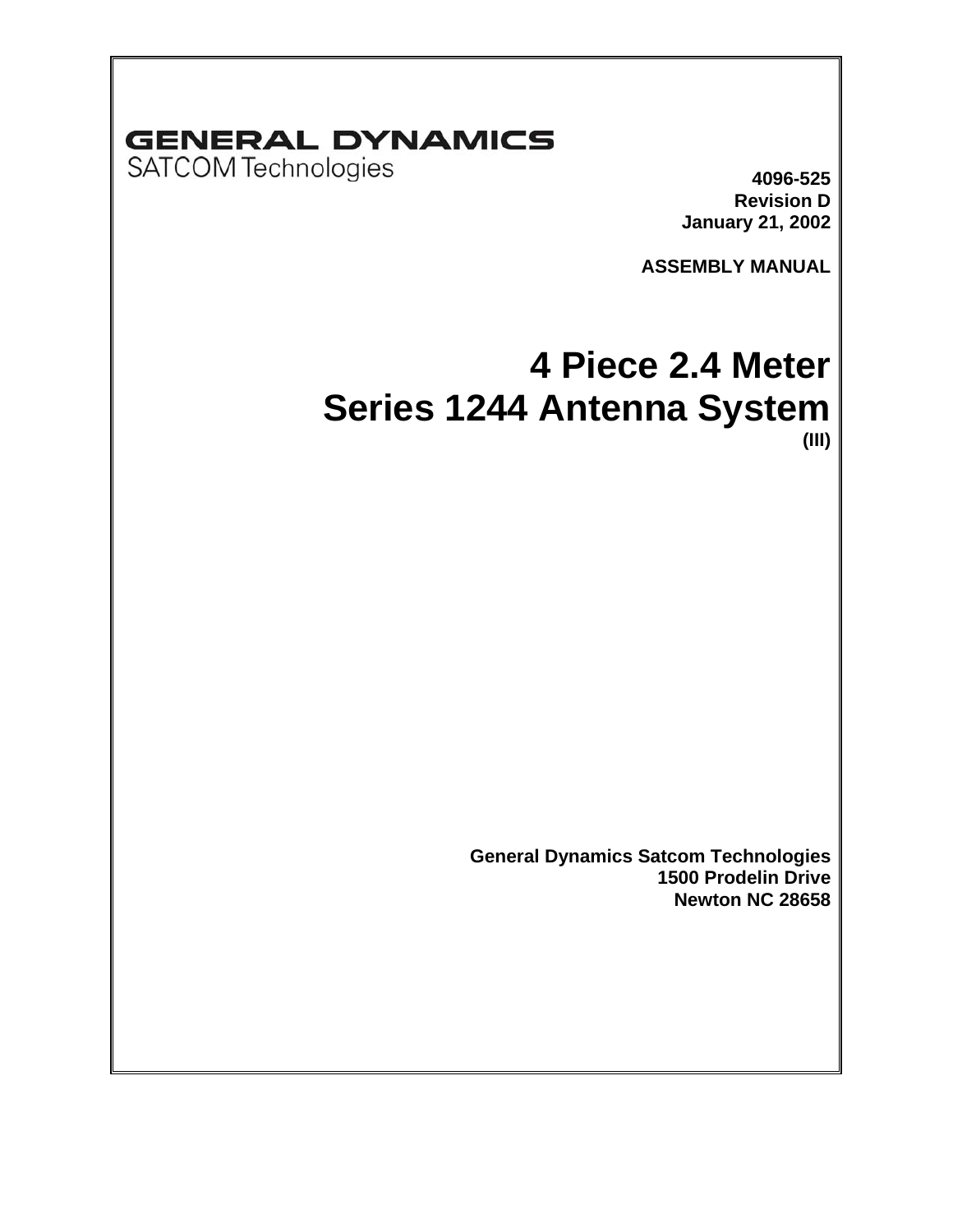# **4 Pc. 2.4 Meter Series 1244 Antenna System (III)**

| D            | Revise Logo             | 4/17/09     | <b>RAH</b>      |
|--------------|-------------------------|-------------|-----------------|
| $\mathsf{C}$ | <b>Revise Hardware</b>  | 11/19/04    | <b>RAH</b>      |
| B            | <b>Revised Address</b>  | 1/21/02     | <b>RAH</b>      |
| A            | Revise and update       | 12/10/97    | <b>PGW</b>      |
|              | <b>ORIGINAL RELEASE</b> | 4/14/97     | <b>PGW</b>      |
| REV.         | <b>DESCRIPTION</b>      | <b>DATE</b> | <b>APPROVED</b> |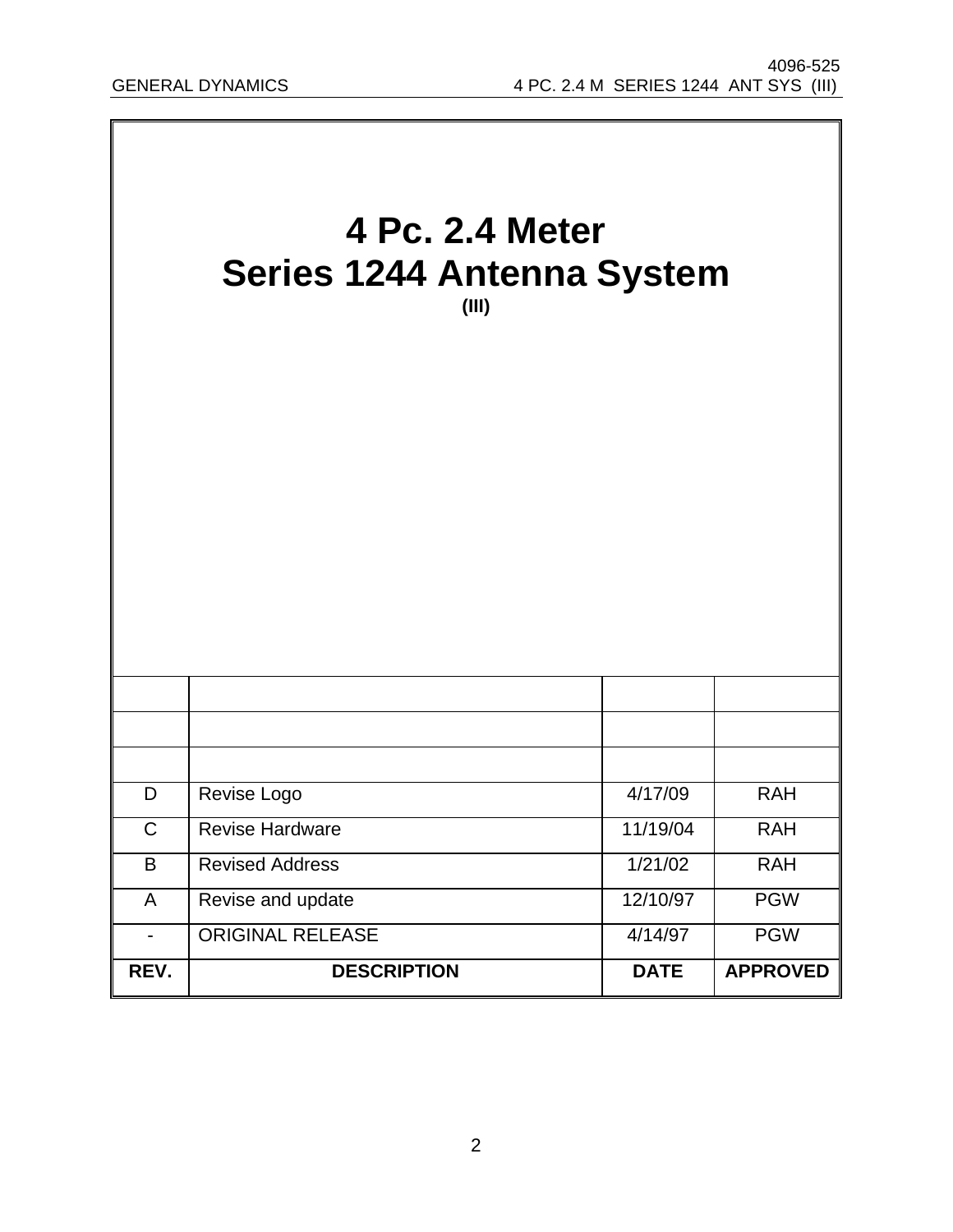# **TABLE OF CONTENTS SECTION TITLE**

#### **I GENERAL INFORMATION**

- 1.0 Introduction
- 1.1 Unpacking & Inspection
- 1.2 Mechanical Installation Tools
- 1.3 Site Selection
- 1.4 Suggested Mast & Foundation
- 

#### **II** REFLECTOR AND SUPPORT ASSEMBLY

- 2.0 Part List
- 2.1 Az/El Positioner Installation
- 2.2 Reflector Quadrant Orientation
- 2.3 Reflector Support Assembly

#### **III FEED SUPPORT AND STABILIZATION KIT**

- 3.0 Part List
- 3.1 Feed Support / Stabilization Installation

# **IV ANTENNA POINTING**

- 3.0 Alignment to Satellite 4.0
- 

#### **IV MAINTENANCE**

- 4.0 Maintenance Overview
- 4.1 Periodic Inspection
- 4.2 Reflector
- 4.3 Mount & Reflector Support
- 4.4 Feed & Feed Support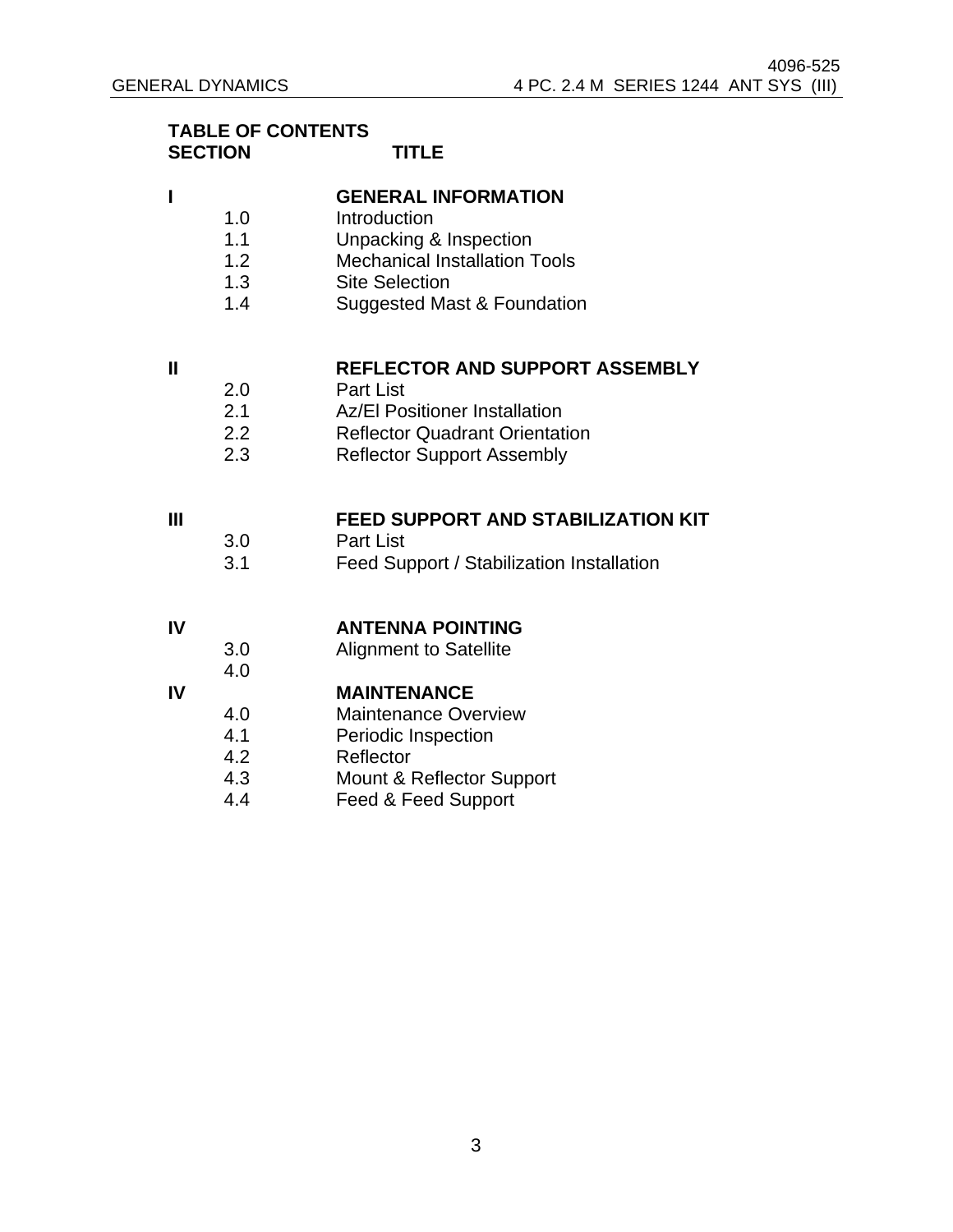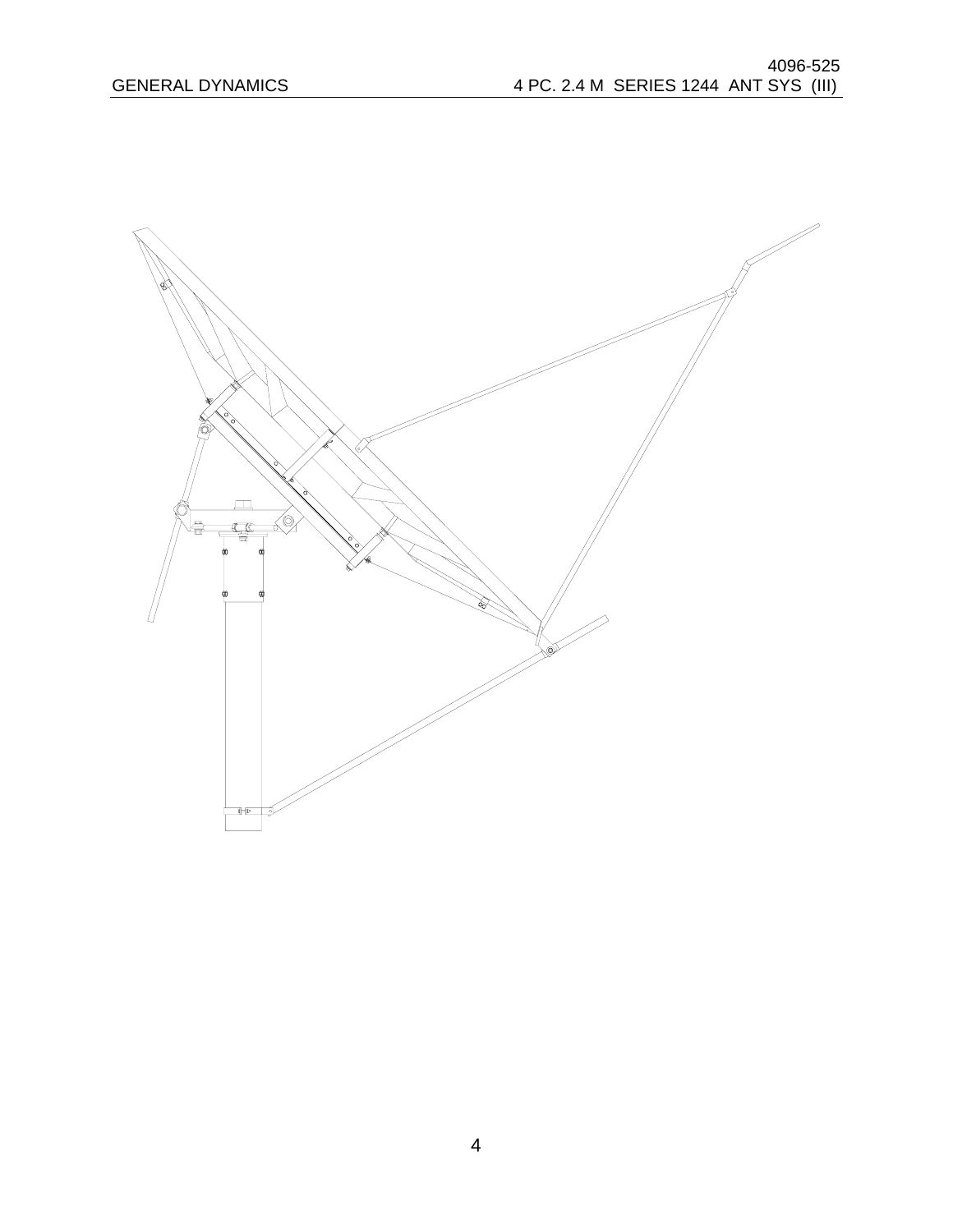# **SECTION I GENERAL INFORMATION**

#### **1.0 INTRODUCTION**

This manual describes the assembly and installation of General Dynamics's 2.4M 4-Piece antenna system with an Az/El mount (series number1244). The General Dynamics 2.4M is a rugged, reliable antenna system that will operate in the Kuband frequency with high efficiency and at the same time successfully withstand the effects of the environment.

Sections that cover all areas of assembly and installation list these instructions. Additional sections are included in the manual to provide information on antenna alignment to the satellite and maintenance.

#### **1.1 UNPACKING AND INSPECTION**

- **1. UNPACKING & INSPECTION** The antenna containers should be unpacked and inspected at the earliest date to ensure that all material has been received and is in good condition. A complete packing list for each major component is supplied.
- **2. FREIGHT DAMAGE** Any damage to materials while in transit should be immediately directed to the freight carrier. He will instruct you on the matters regarding any freight damage claims.
- **3. MATERIAL MISSING OR DAMAGED** Any questions regarding missing or damaged materials that is not due to freight carrier should be directed to General Dynamics's Customer Service Department at:

**General Dynamics Satcom Technologies 1500 Prodelin Drive Newton NC 28658 USA (828) 464-4141**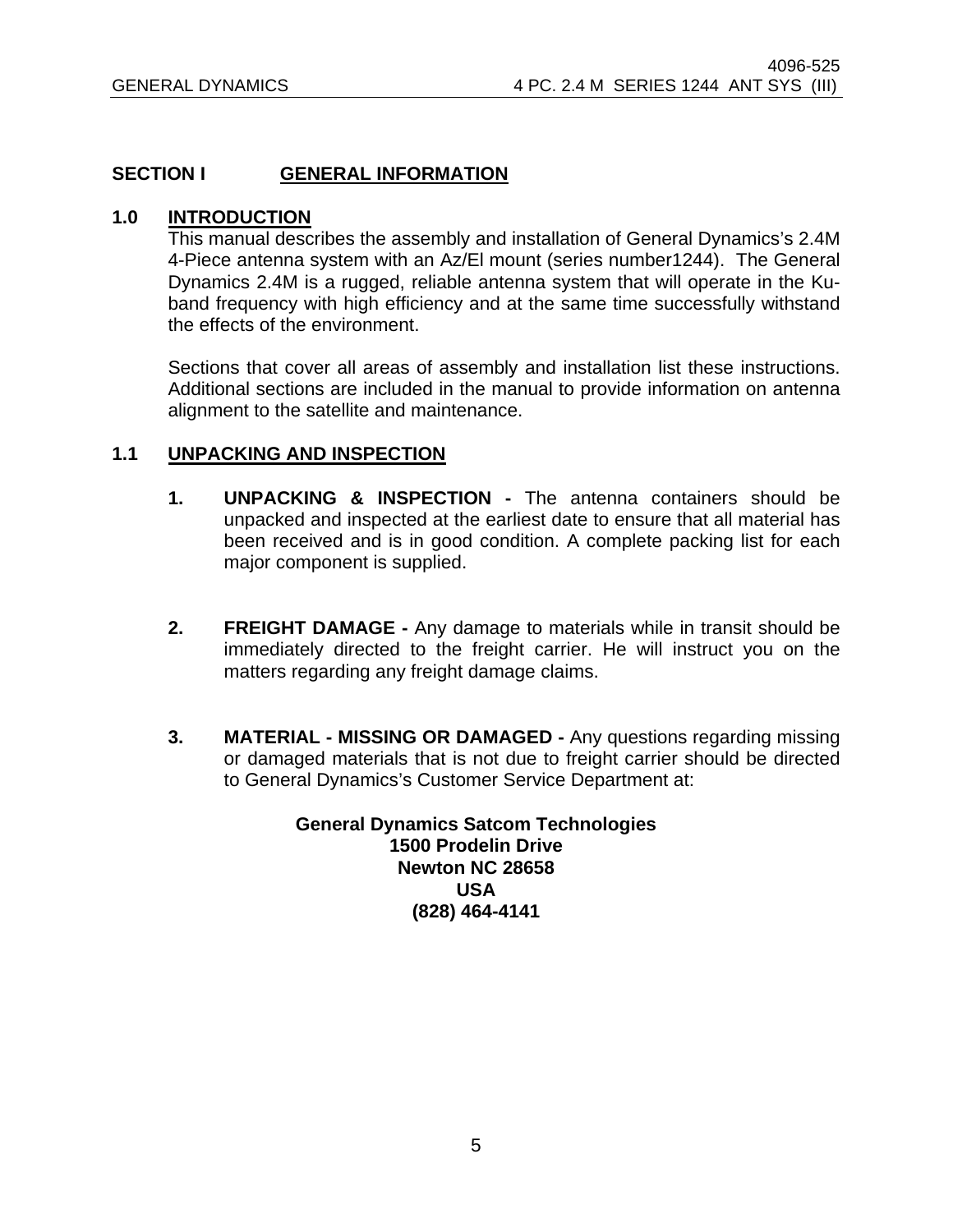| <b>HARDWARE SIZE</b> | <b>SAE WRENCH</b><br><b>SIZE</b> | <b>METRIC WRENCH</b><br><b>SIZE</b> | <b>MAXIMUM REC.</b><br><b>TORQUE</b> |
|----------------------|----------------------------------|-------------------------------------|--------------------------------------|
| 5/16"                | 1/2"                             | $13 \, \text{mm}$                   | 12 ft-lbs                            |
| 1/2"                 | 3/4"                             | <b>20 mm</b>                        | 35 ft-lbs                            |
| 5/8"                 | 15/16"                           | 24 mm                               | 70 ft-lbs                            |
| 3/4"                 | $1 - 1/8$ "                      | <b>28 mm</b>                        | 160 ft-Ibs                           |
| 7/8"                 | $1 - 1/4"$                       | <b>32 mm</b>                        | 190 ft-lbs                           |
| 1"                   | $1 - 1/2"$                       | 38 mm                               | 220 ft-lbs                           |

#### **1.2 MECHANICAL INSTALLATION TOOLS**

1 screwdriver, standard blade

- 1 screwdriver, cross blade
- 1 10" adjustable crescent wrench
- 1 Allen wrench, 5/32"
- 1 3" (76mm) wrench (socket, crescent or pipe) for 2"-4.5 bolt
- 1 Cordless Drill, 3/8" ( recommended)
- 1 compass
- 1 inclinometer

## **1.3 SITE SELECTION**

In order to achieve maximum performance of your antenna system, it is important to select the correct location for the antenna. The following guidelines should be observed when selecting a site for the installation.

- 1. The line of site to the satellite should be clear of any obstructions, such as trees or buildings.
- 2. The site should be relatively flat and level for ease of installation and access to the antenna.
- 3. The site should be checked for underground obstruction, such as buried cables or pipes.
- 4. All local building codes should be adhered to (i.e. grounding, foundation requirements, zoning rules, setbacks, etc.).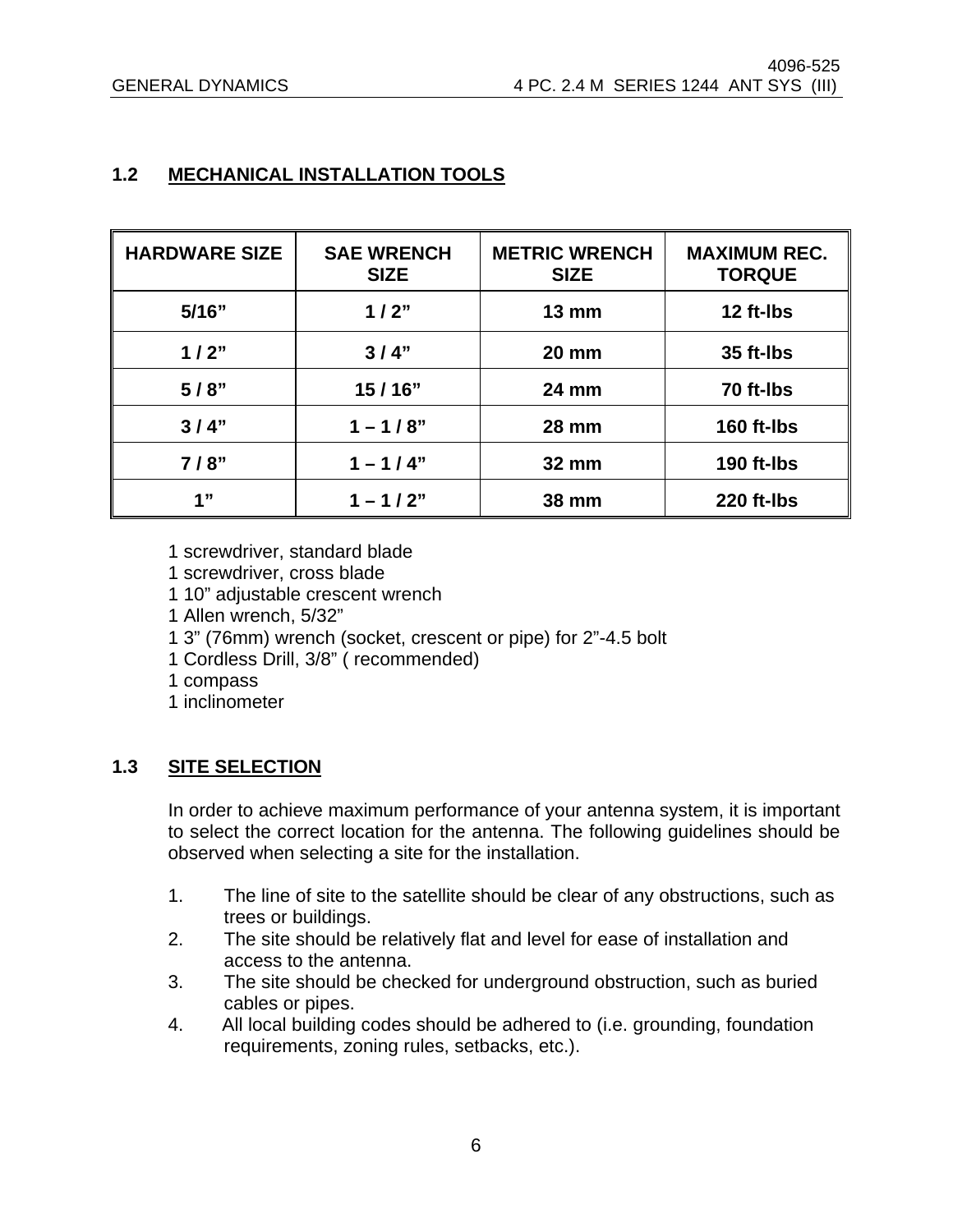# **1.4 SUGGESTED MAST & FOUNDATION**



#### **NOTES:**

- **1. 2 x 2 x 1/4 HRS Angle and schedule 40 pipe should conform to ASTM A36 and ASTM A53 Type E and S Grade B.**
- **2. All concrete should conform to building code standards and have a minimum compressive strength of 3000 PSI at 28 days. (Per ACI-318-77)**
- **3. Soil bearing capacity should be no less than 2000 PSF.**
- **4. Concrete should be poured against undisturbed soil.**
- **5. Allow concrete 24 hours set time before installation of antenna.**
- **6. The antenna should be properly grounded to meet applicable local codes.**
- **7. Minimum depth as shown or extend to local frost line.**
- **8. Foundation meets the design requirements as set forth by the uniform building code. (1982 edition)**

**(GENERAL DYNAMICS DOES NOT REPRESENT OR WARRANT THAT ANY PARTICULAR DESIGN OR SIZE OF FOUNDATION IS APPROPRIATE FOR ANY LOCALITY OR EARTH STATION INSTALLATION.)**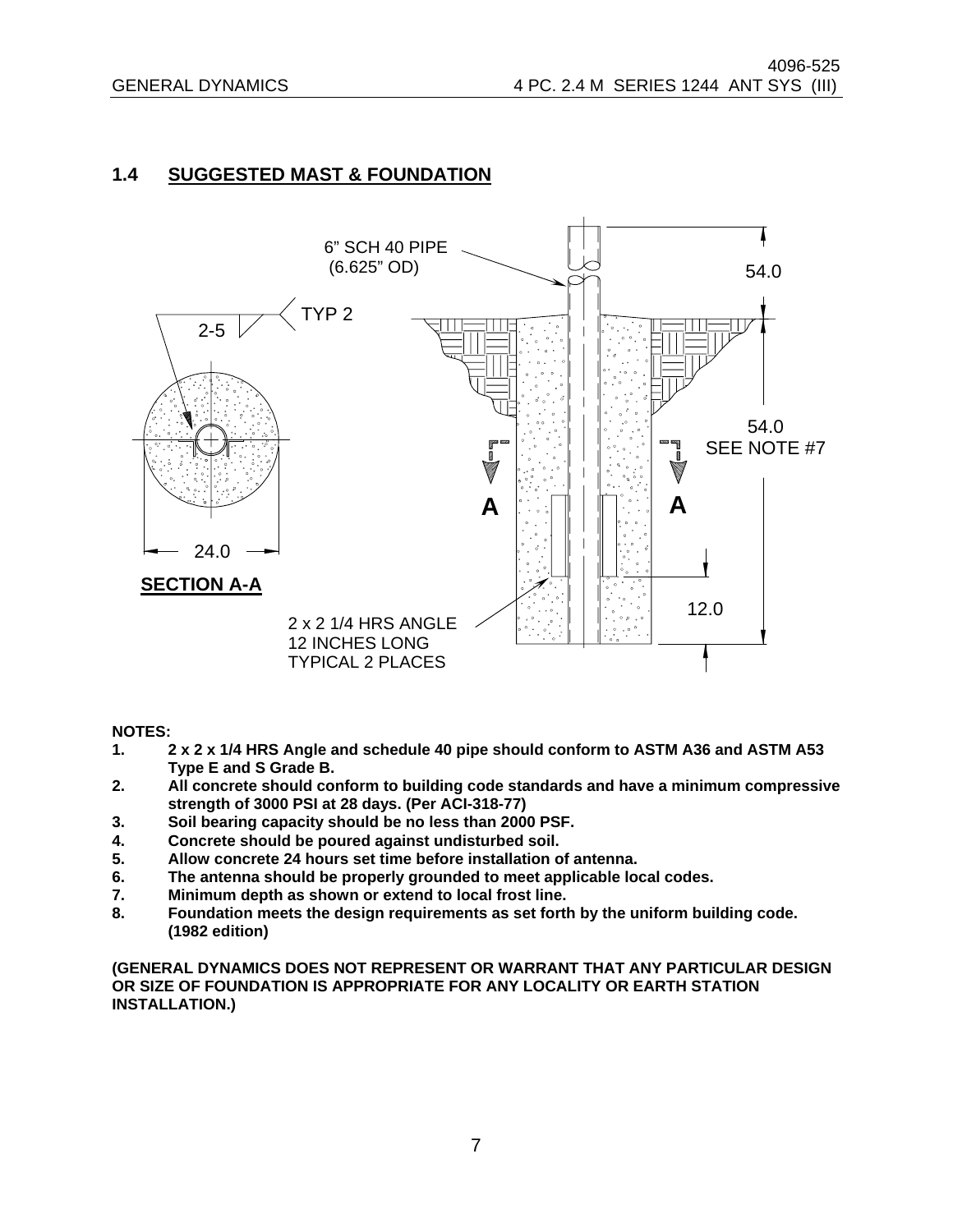# **SECTION II REFLECTOR AND SUPPORT ASSEMBLY**

| REFLECTOR AND SUPPORT ASSEMBLY PART LIST- TABLE 2.0 |                 |                                  |                |  |
|-----------------------------------------------------|-----------------|----------------------------------|----------------|--|
| <b>ITEM</b>                                         | <b>PART NO.</b> | <b>DESCRIPTION</b>               | <b>QTY</b>     |  |
| $\mathbf{1}$                                        | <b>VARIES</b>   | 2.4M Reflector Petals            | $\overline{4}$ |  |
| $\overline{2}$                                      | 0181-691        | <b>Az/El Positioner Assembly</b> | $\mathbf 1$    |  |
| 3                                                   | 0181-037        | <b>Back Frame</b>                | 1              |  |
| $\overline{4}$                                      | 0181-182        | <b>Major Template Assembly</b>   | $\mathbf{1}$   |  |
| 5                                                   | 0181-183        | Minor Template Assembly          | $\mathbf 1$    |  |
| 6                                                   | 0181-249        | <b>Elevation Rod Assembly</b>    | $\mathbf 1$    |  |
| $\overline{7}$                                      | 0159-265        | <b>Threaded Insert</b>           | $\overline{4}$ |  |
| 8                                                   | 8201-033G       | Green 1/2" Wide washer           | $\overline{4}$ |  |
| 9                                                   | 8201-043        | 1/2" Flatwasher                  | $\overline{4}$ |  |
|                                                     |                 |                                  |                |  |
| 10                                                  | 8202-043        | 1/2" Lockwasher                  | $\overline{4}$ |  |
| 11                                                  | 8033-061        | 1/2"-13 x 9.00 Bolt              | 4              |  |
|                                                     |                 |                                  |                |  |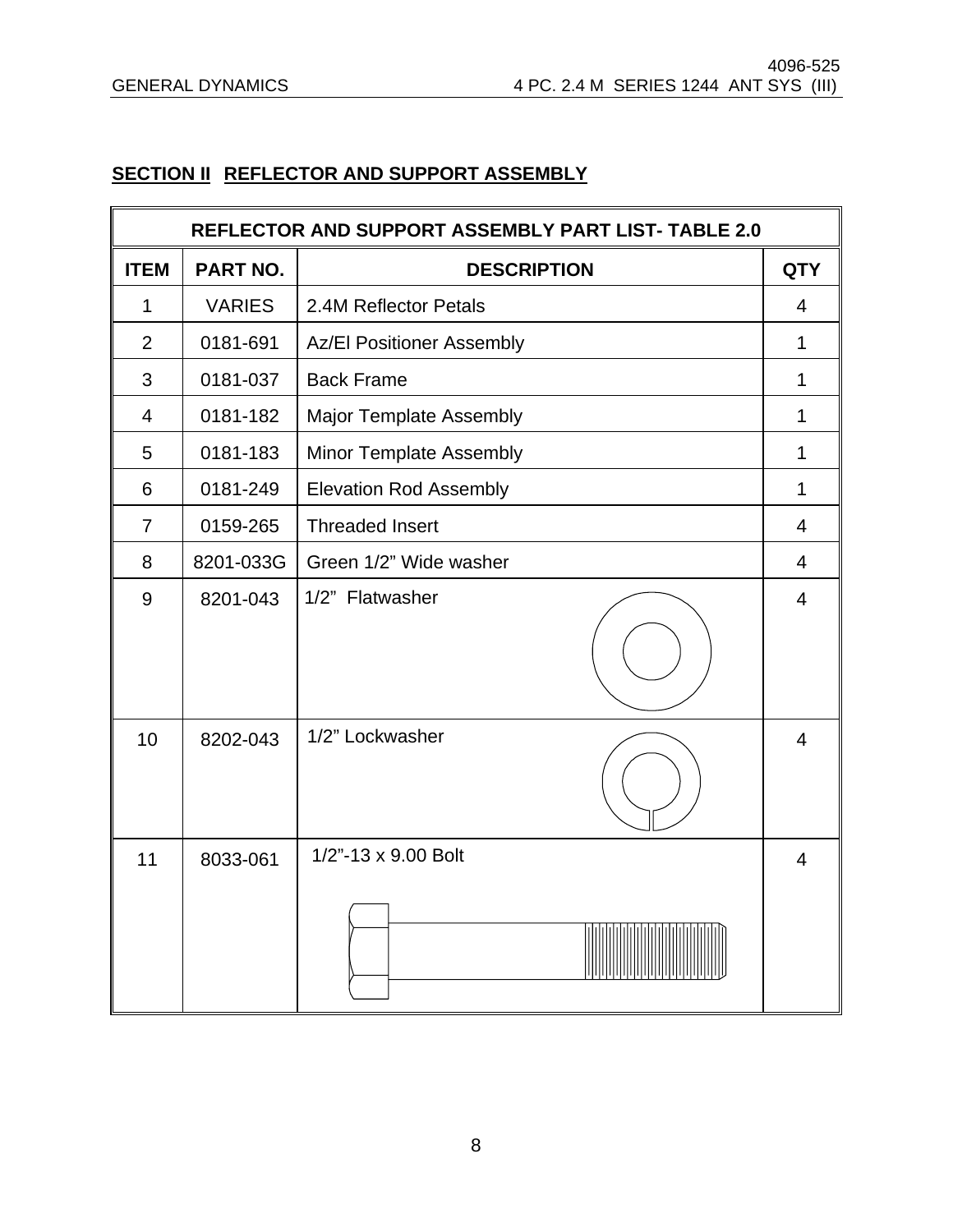| PARTS LIST - CONTINUED |          |                  |                    |                |
|------------------------|----------|------------------|--------------------|----------------|
| <b>ITEM</b>            | PART NO. |                  | <b>DESCRIPTION</b> | <b>QTY</b>     |
| 12                     | 8110-007 | 7/8" Hex Nut     |                    | $\overline{4}$ |
| 13                     | 8201-052 | 7/8" Flatwasher  |                    | $\overline{4}$ |
| 14                     | 8202-052 | 7/8" Lockwasher  |                    | $\overline{4}$ |
| 15                     | 8101-009 | 5/16" Hex Nut    |                    | 12             |
| 16                     | 8201-041 | 5/16" Flatwasher |                    | 84             |
| 17                     | 8202-041 | 5/16" Lockwasher |                    | 12             |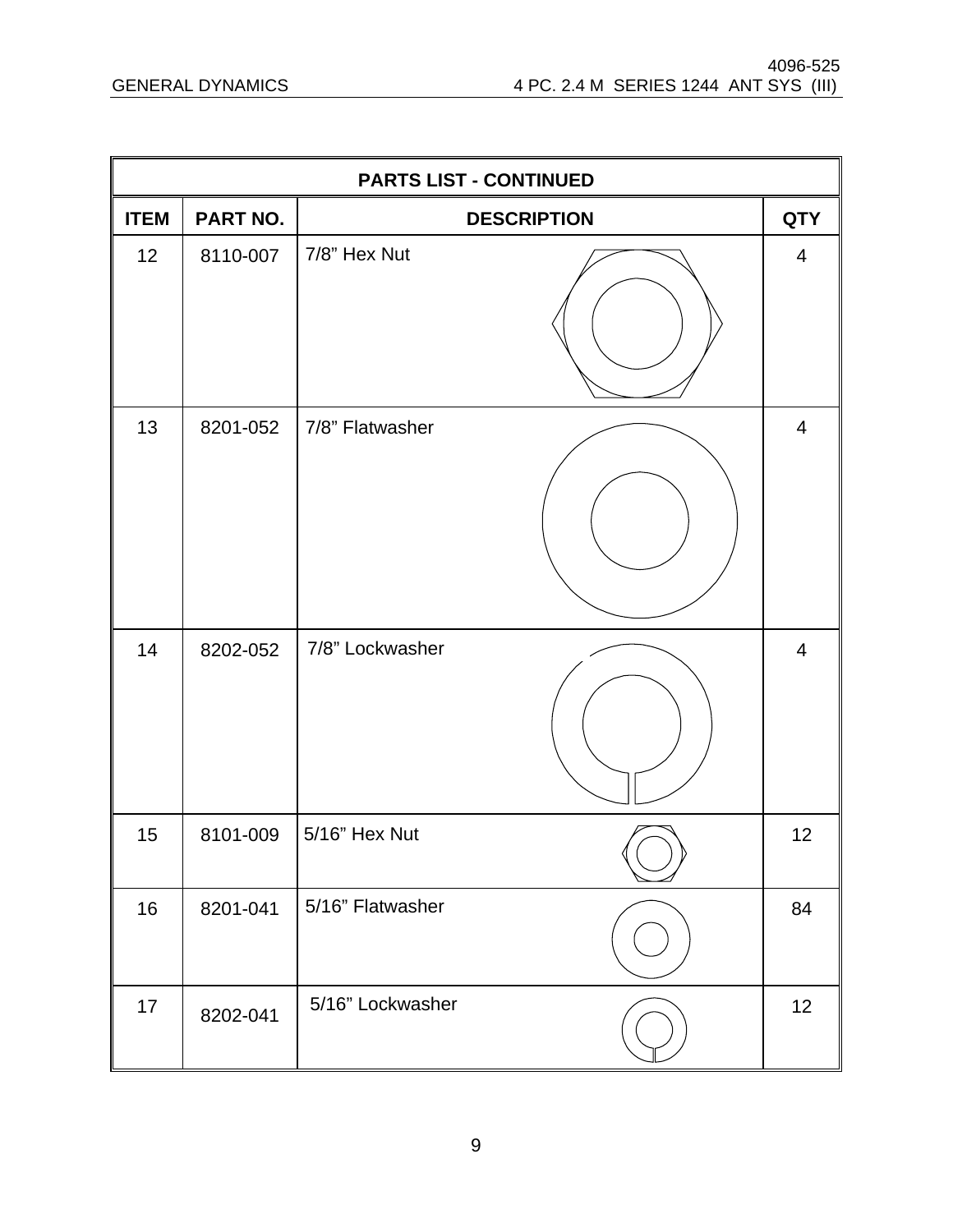| <b>PARTS LIST - CONTINUED</b> |          |                      |  |            |
|-------------------------------|----------|----------------------|--|------------|
| <b>ITEM</b>                   | PART NO. | <b>DESCRIPTION</b>   |  | <b>QTY</b> |
| 18                            | 8031-008 | 5/16"-18 x 1.00 Bolt |  | 8          |
| 19                            | 8031-012 | 5/16"-18 x 1.50 Bolt |  | 4          |
| 20                            | 8031-014 | 5/16"-18 x 1.75 Bolt |  | 20         |
| 21                            | 8101-005 | 5/16" Nylon Hex Nut  |  | 20         |

# **CAUTION**: During the assembly procedure, the sequence of instructions must be followed. *Do Not Tighten Any Hardware Until Instructed.* Refer to the antenna assembly parts list and the following steps.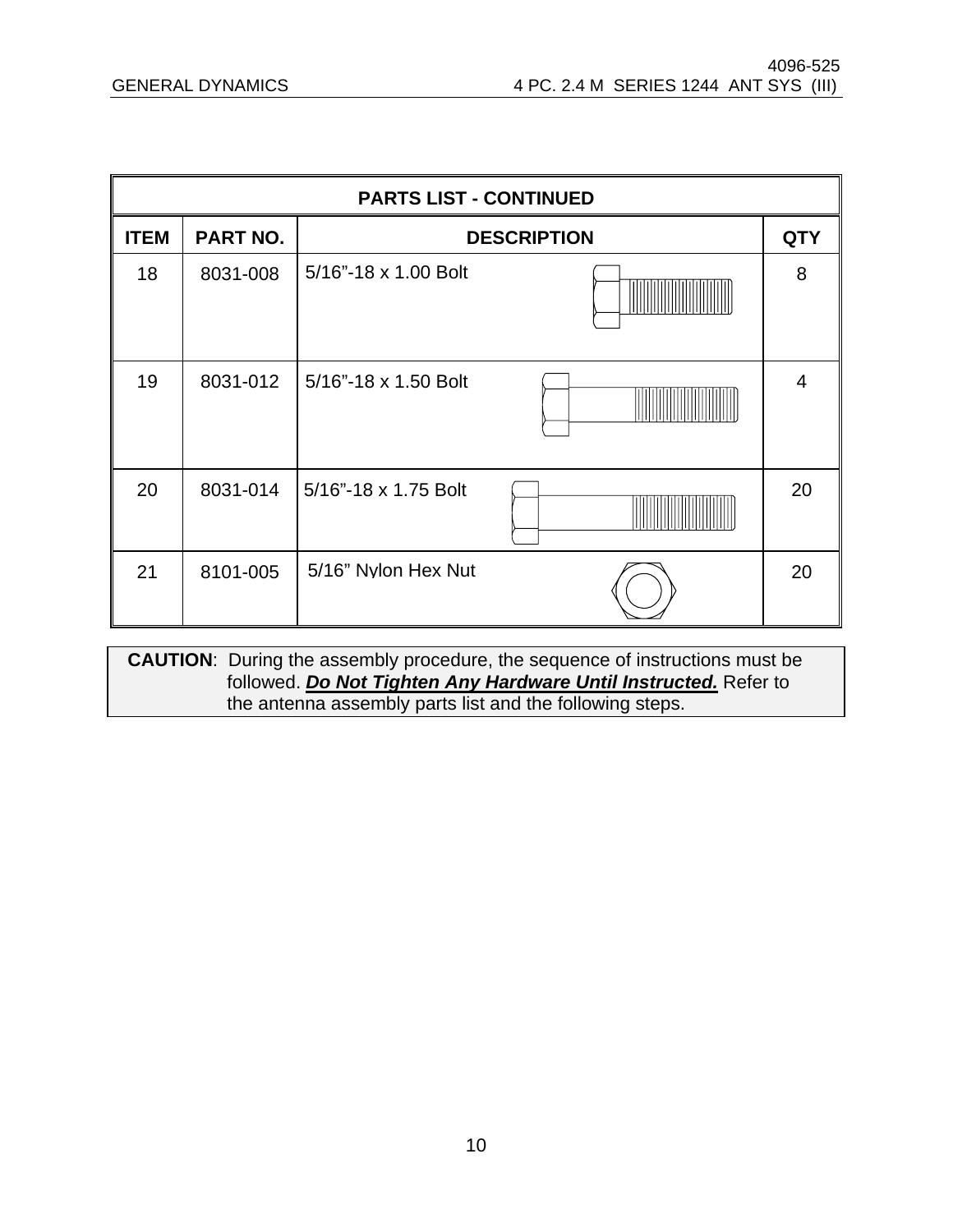# **2.1 Az / El POSITIONER INSTALLATION**



# **STEP 1:**

Back out the [8] 5/8" set screws from the canister and slip Az/El positioner assembly over the mast pipe. Tighten the set screws snug against the mast pipe.



2" Rotation Bolt

# **STEP 2:**

- A) Loosen the 2" rotation bolt on top of the positioner.
- B) Rotate the positioner so that the canister plate is oriented as shown.
- $90^\circ$  C) Lightly tighten the 2" bolt.



## **STEP 3:**

- A) Remove the azimuth rod from the positioner.
- B) Run one of the 1" nuts up towards the tab end of the rod and remove the other 1" nut.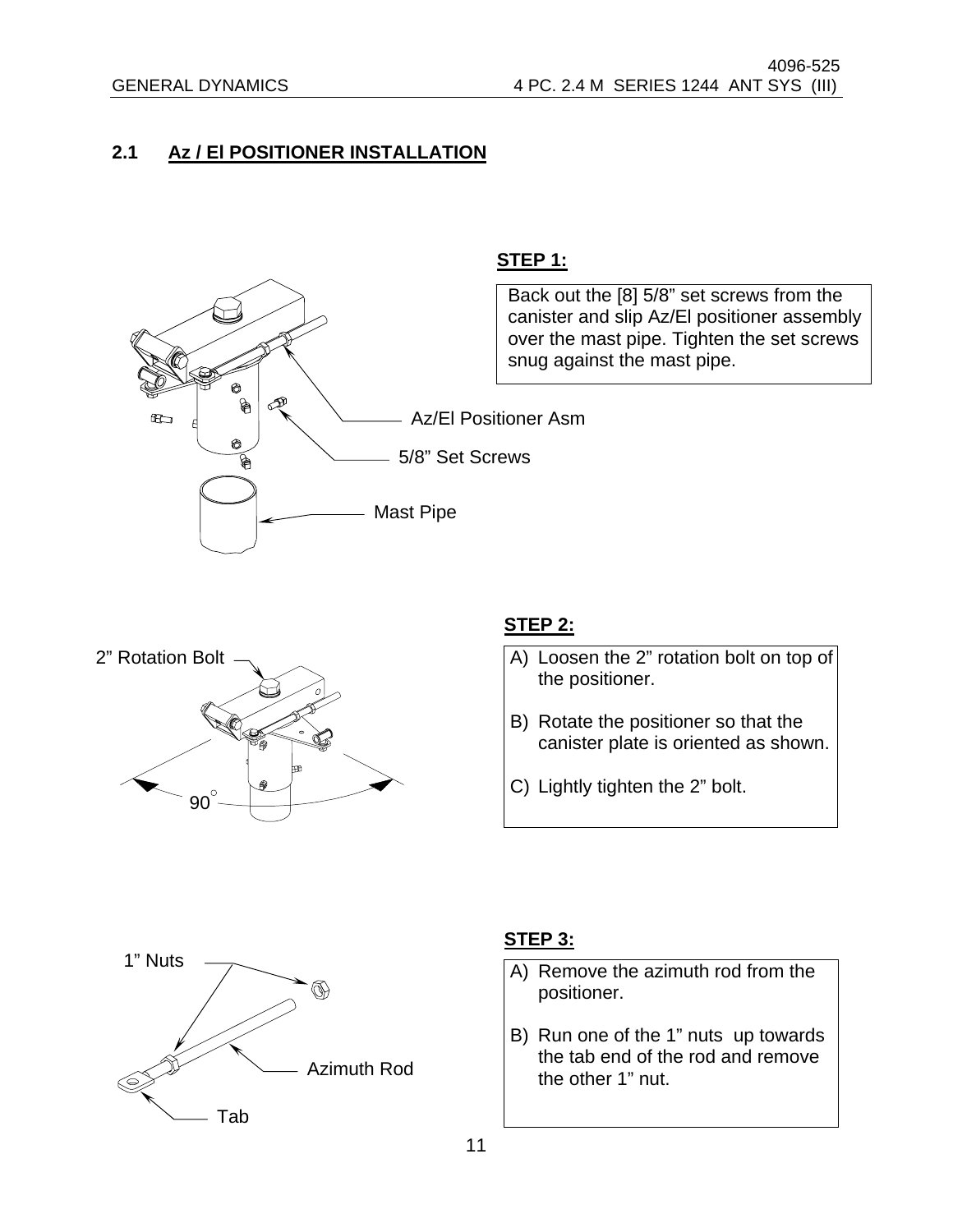

# **STEP 4:**

Place the end of the azimuth rod thru the adjustment tube attached to the top of the canister plate and replace the 1" hex nut.



- A) Re-attach the azimuth rod to the positioner with the 3/4" x 2.00 bolt flatwashers, lockwasher, sleeve and nut. Tighten securely. Snug the  $2^{\frac{1}{2}}$  rotation bolt at this time.
- B) The positioner must be oriented correctly to the center of the satellite orbital arc. Loosen the set screws and rotate the canister on the mast pipe to the required position. Tighten the set screws then tighten the 5/8" lock nuts against the canister.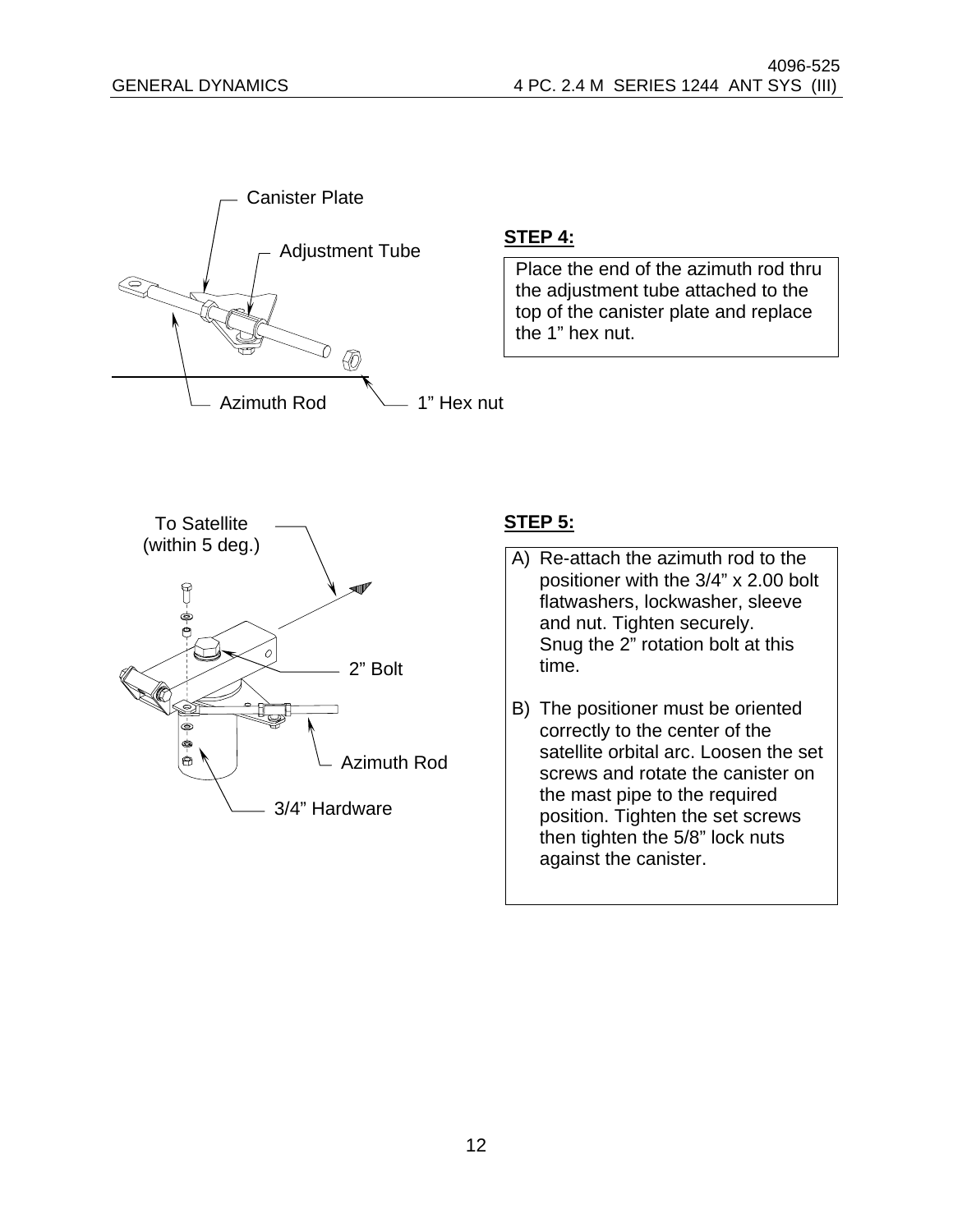# **2.2 REFLECTOR QUADRANT ORIENTATION**

The series 1244 reflector quadrants are labeled #1, #2, #3 and #4. These numbers may be found molded into the back of each quadrant at the inside corner. Note that each quadrant has a longer side (major axis) and a shorter side (minor axis). In the standard upright position, the antenna elevation angle range is between 12 and 90 degrees. When viewed from behind in the standard position (feed support at the bottom), quadrant #1 should be in the upper left; #2 is lower left; #3 is lower right and #4 in the upper right position. See Figure 1.

However, to allow a lower profile installation or in areas of high snow accumulation, the reflector can be assembled in the inverted position (feed support at the top). In this position, quadrant #1 would be in the lower right; #2 upper right; #3 in upper left and #4 in lower left position. See Figure 2.

When assembling for the inverted position, the Back Frame (item 3) must be turned 180 degrees from its standard position prior to its mounting to the Az/El positioner – see Step 7. *Also note* that the feed stabilization kit cannot be used when the reflector is used in the inverted position.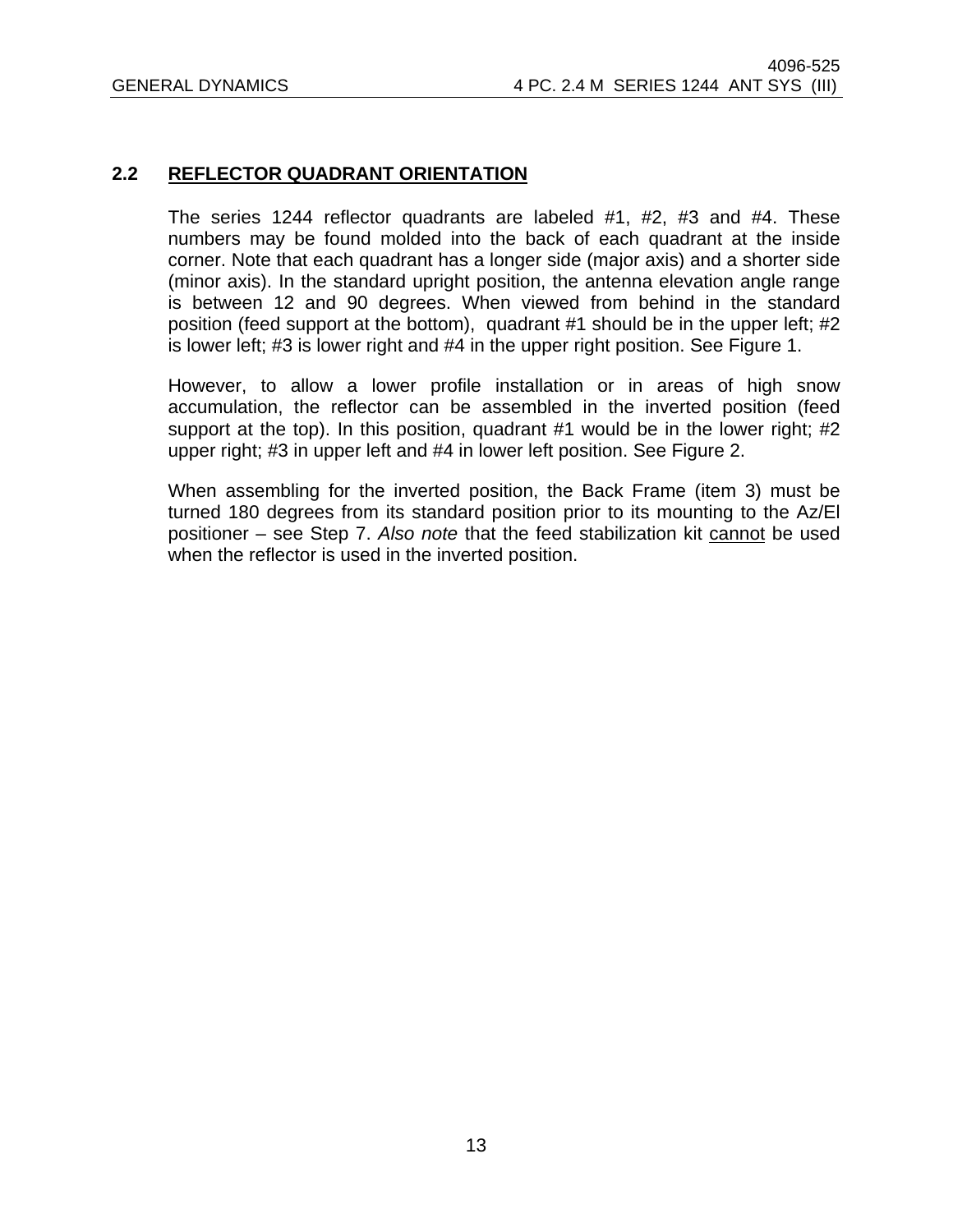

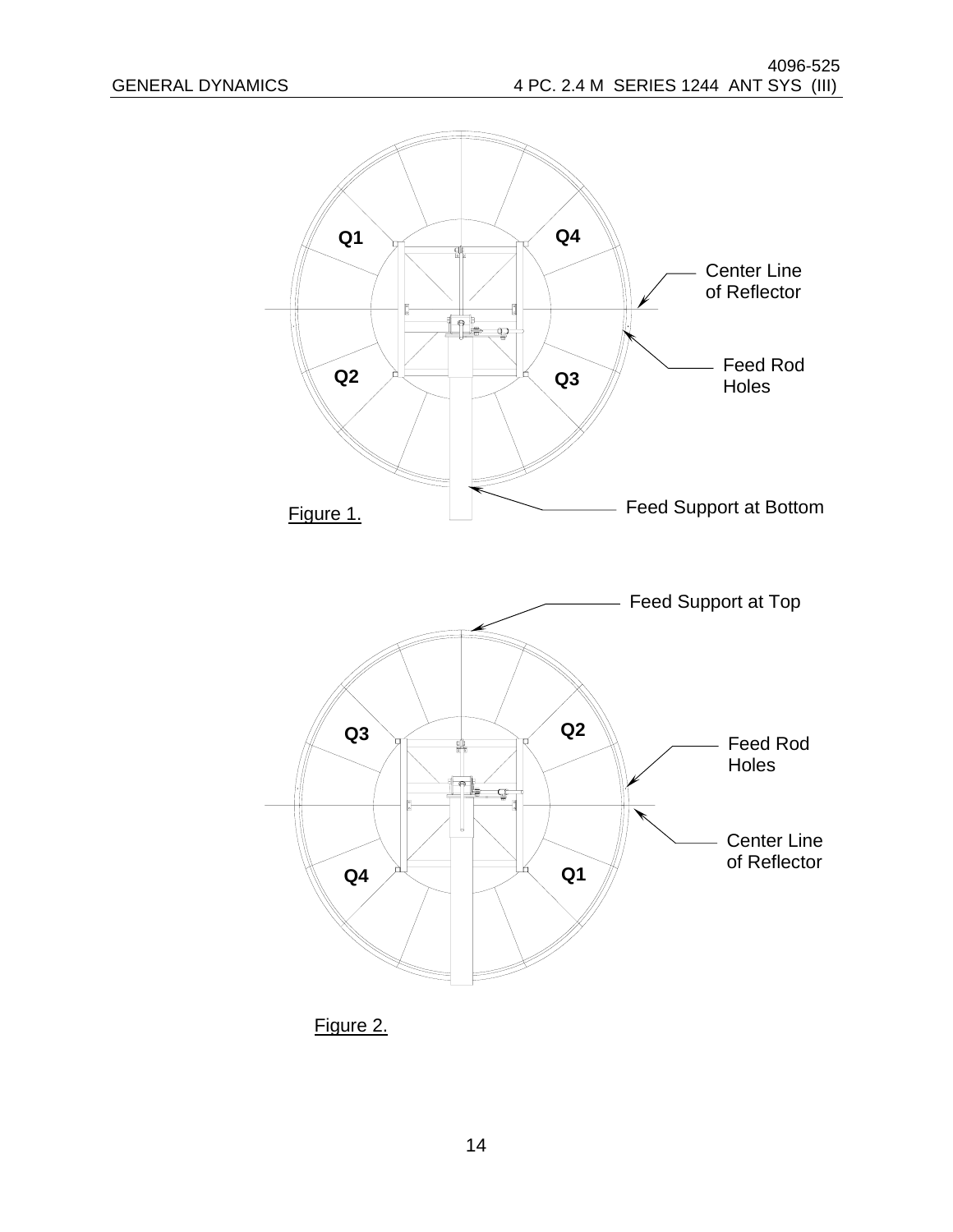# **2.3 REFLECTOR SUPPORT ASSEMBLY**

WARNING! The reflector support frame includes a precision alignment feature. Do not drop or drag the frame during the installation process. Do not attempt to adjust the round tube spacers in the frame assembly, as these are factory pre-set. If these spacers are loose or damaged, or there is any obvious damage to the frame, then you must obtain replacement parts for a successful installation.





# **STEP 1:**

Locate quadrant #1 and insert threaded insert (item 7) thru the hole on the face of the reflector. Secure insert with 7/8" hardware (items 12, 13, 14). Snug only to allow freedom of movement for the back frame assembly. Repeat step for quadrants #2, #3 & #4.

# **STEP 2:**

- A) Remove the 1" bolt from the Az/El positioner.
- B) Straddle the tabs of the back frame (item 3) over the holes in the positioner. *NOTE: for inverted mounting, rotate the frame 180 deg*

Replace the 1" bolt and hardware. Tighten snug only and allow the frame to fall back and rest on top of the positioner.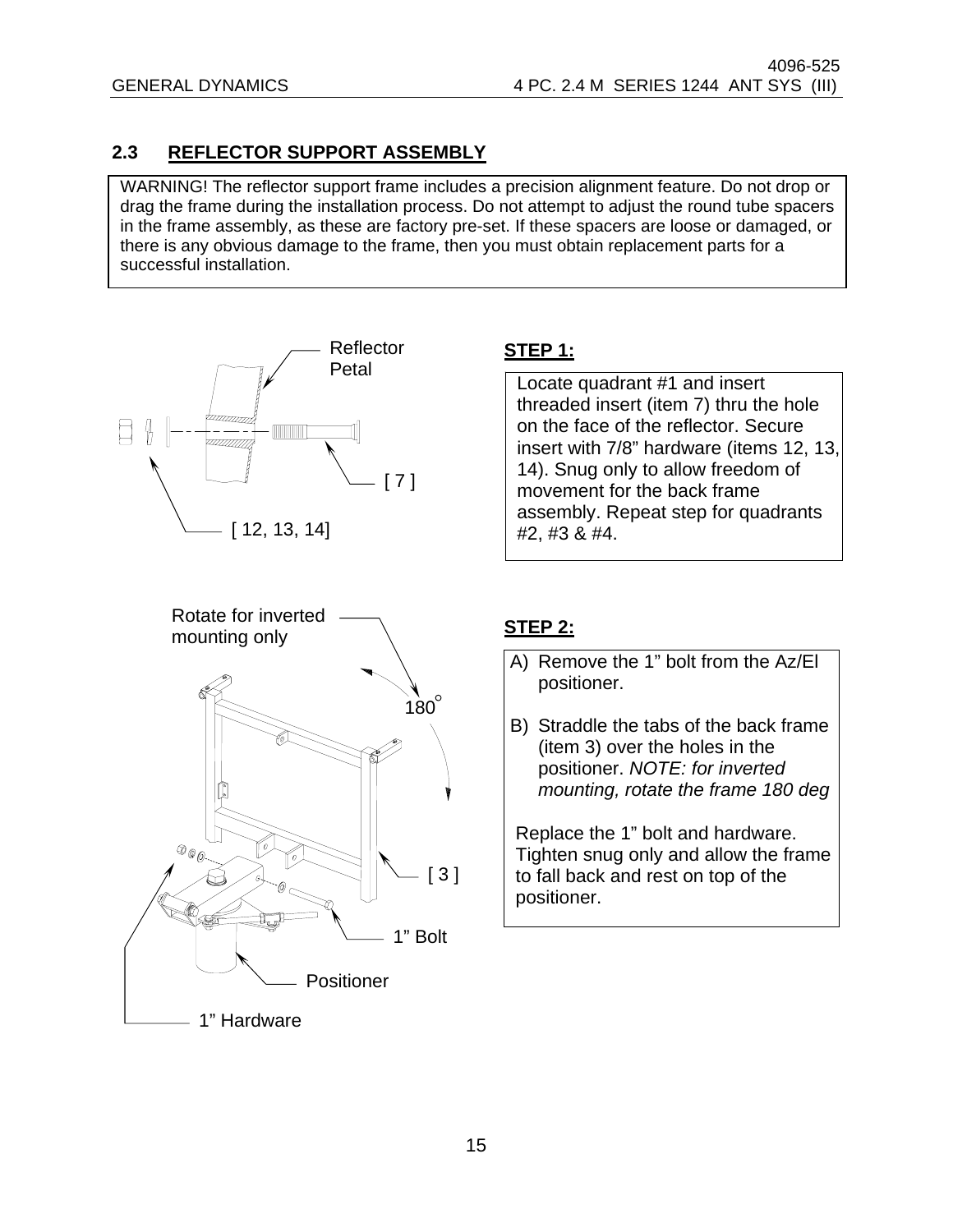# **STEP 3:**

- A) Place the major template assembly (item 4) on the back of the frame with the letters "MAJ" pointing towards the top of the frame (top being where the positioner is closest to the elevation tab.
- **B)** Insert the 5/16" bolts (item 18) thru the angles in the frame and into the angles on the template. Secure with 5/16" hardware (items 15, 16, 17). Snug hardware but **do not tighten.**
- C) Slip minor template assembly (item 5) over the major template as shown and also secure with 5/16" hardware (items 15, 16, 17, 18) but **do not tighten.**

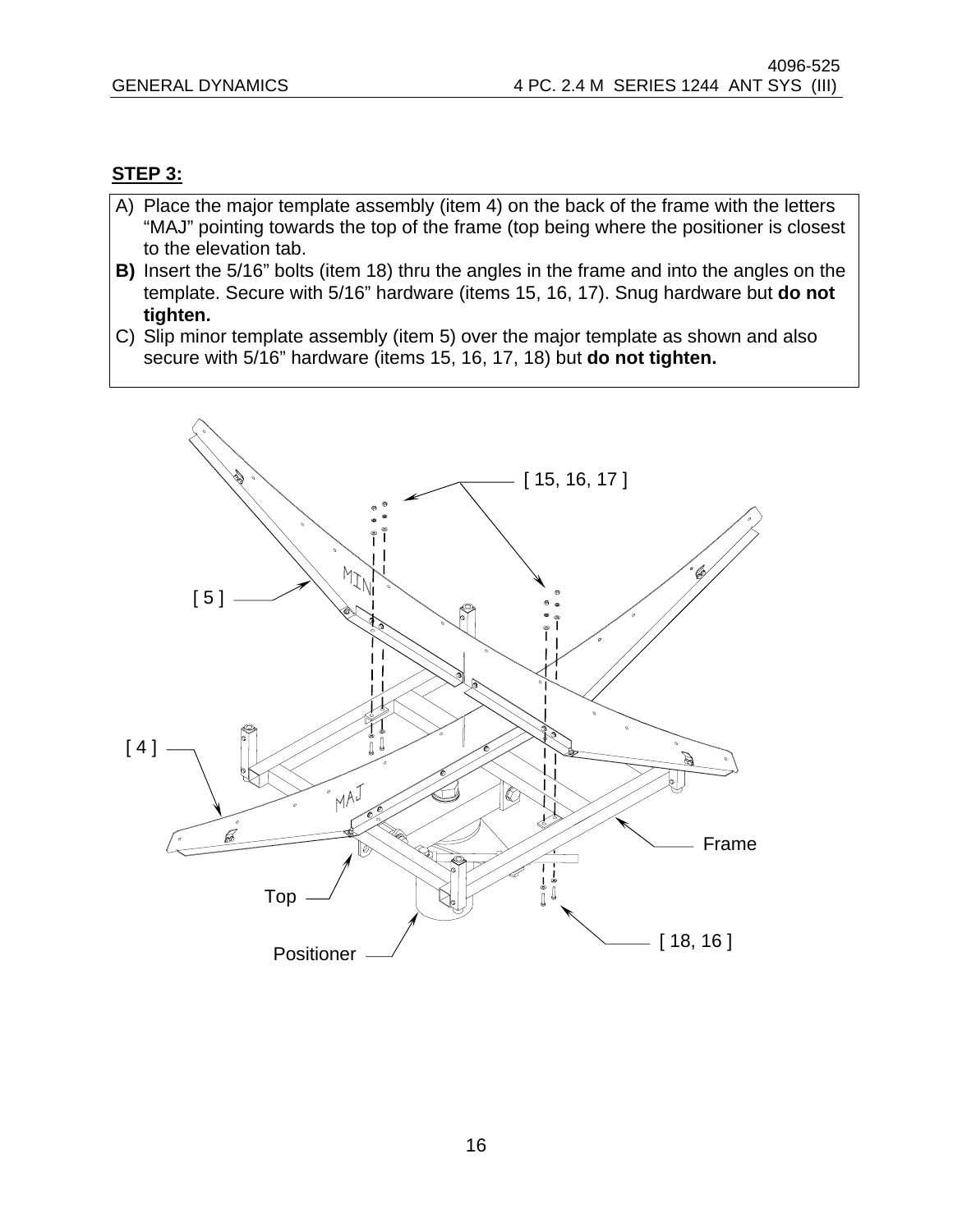

# **STEP 4:**

- A) Lift Quadrant #1 over the templates as shown. Note that the longer side of the quadrant should be aligned along the major axis.
- B) Lower the quadrant between the templates and let it rest upon the two petal helpers and the insert tube.



- A) Slip a green washer (item 8) between the insert tube on the frame and the reflector insert on the quadrant.
- B) Insert the 1/2" x 9" bolt and hardware (items 9, 10, 11) into the bottom of the insert tube, thru the green washer and into the reflector insert. Snug the bolt but do not tighten.
- C) Repeat steps 4 and 5 with the three remaining quadrants.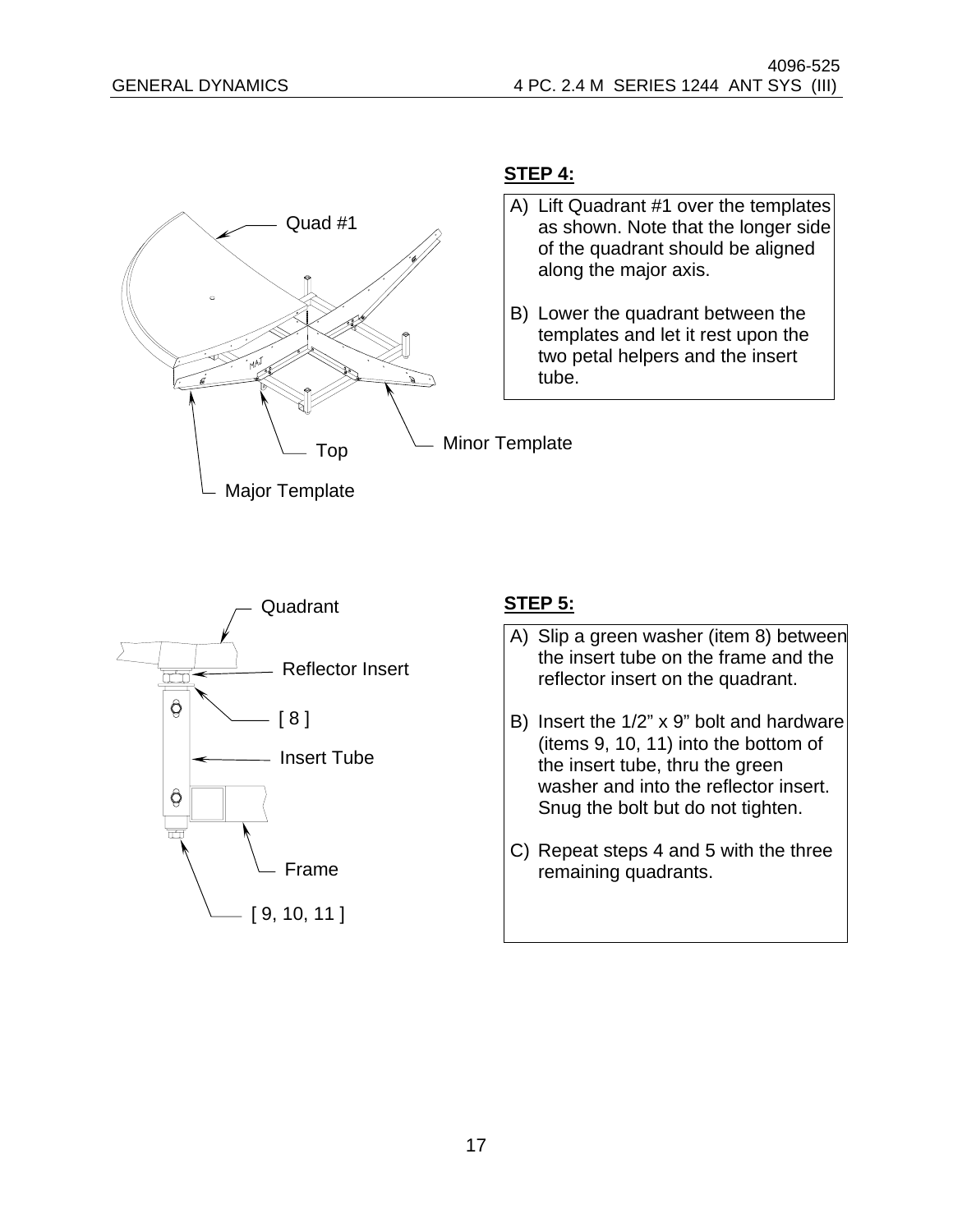

# **STEP 6:**

A) Working from the center out, place two 5/16" flatwashers (item 16) under the head of the 5/16" x 1.75" bolt (item 20). Insert bolt thru the holes, place another flatwasher and thread a nylon lock nut (item 21) onto end of bolt and tighten. Leave the outer four holes open.

**NOTE: once the nut is tight, the bolt will still be loose. DO NOT add washers or change the bolt length.** 

- B) For the four remaining holes closest to the outer rim, secure with 5/16" x 1.50 bolt and hardware (items 19, 15, 16, 17). Tightening these last bolts will clamp the petals together – desired result.
- C) Now return to where the templates are attached to the frame and securely tighten the eight pieces of hardware.
- D) Next tighten the four 1/2" bolts going thru the insert tubes and into the reflector inserts.
- E) Now tighten the 7/8" hardware on the reflector inserts that run thru each quadrant. **Do not tighten all at once**. Alternate between the inserts, tightening a little at a time. Follow this pattern until the lockwashers are flat. Be careful not to over tighten as this will damage the boss on the quadrant.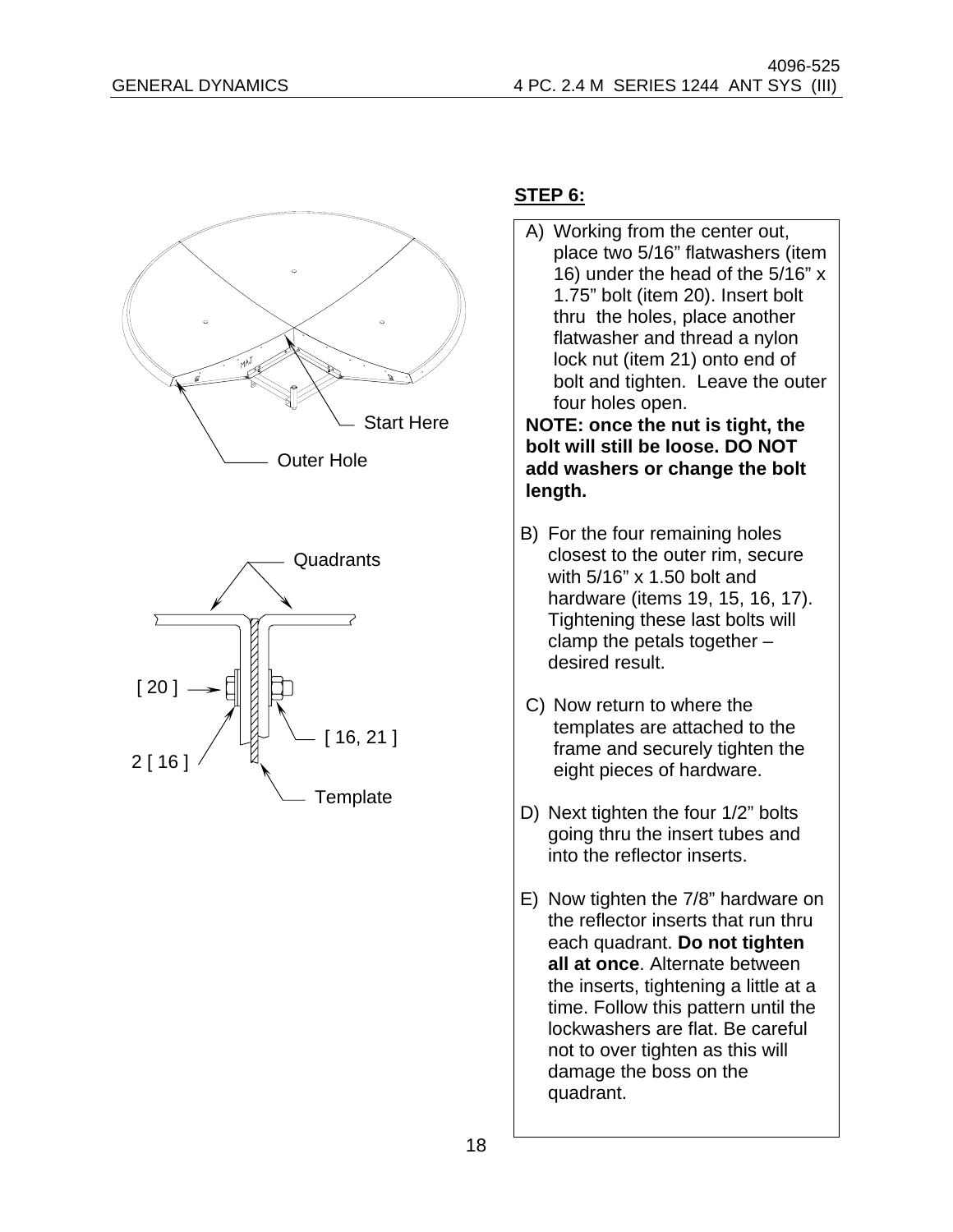

# **STEP 7:**

Locate the elevation assembly (item 6) and remove the 3/4" hardware as well as one 1" hex nut and washer.

# **STEP 8:** Adjustment Tube



Carefully swing the reflector up into a vertical position. Insert the elevation assembly (item 6) thru the elevation adjustment tube at the back of the positioner. Replace the 1" hex nut and flatwasher.

Elevation Assembly

1" Hex Nut & Flatwasher



# **STEP 9:**

Attach tabbed end of the elevation assembly to the tab on the back of the reflector support frame with the 3/4" hardware removed in step 6. Tighten securely.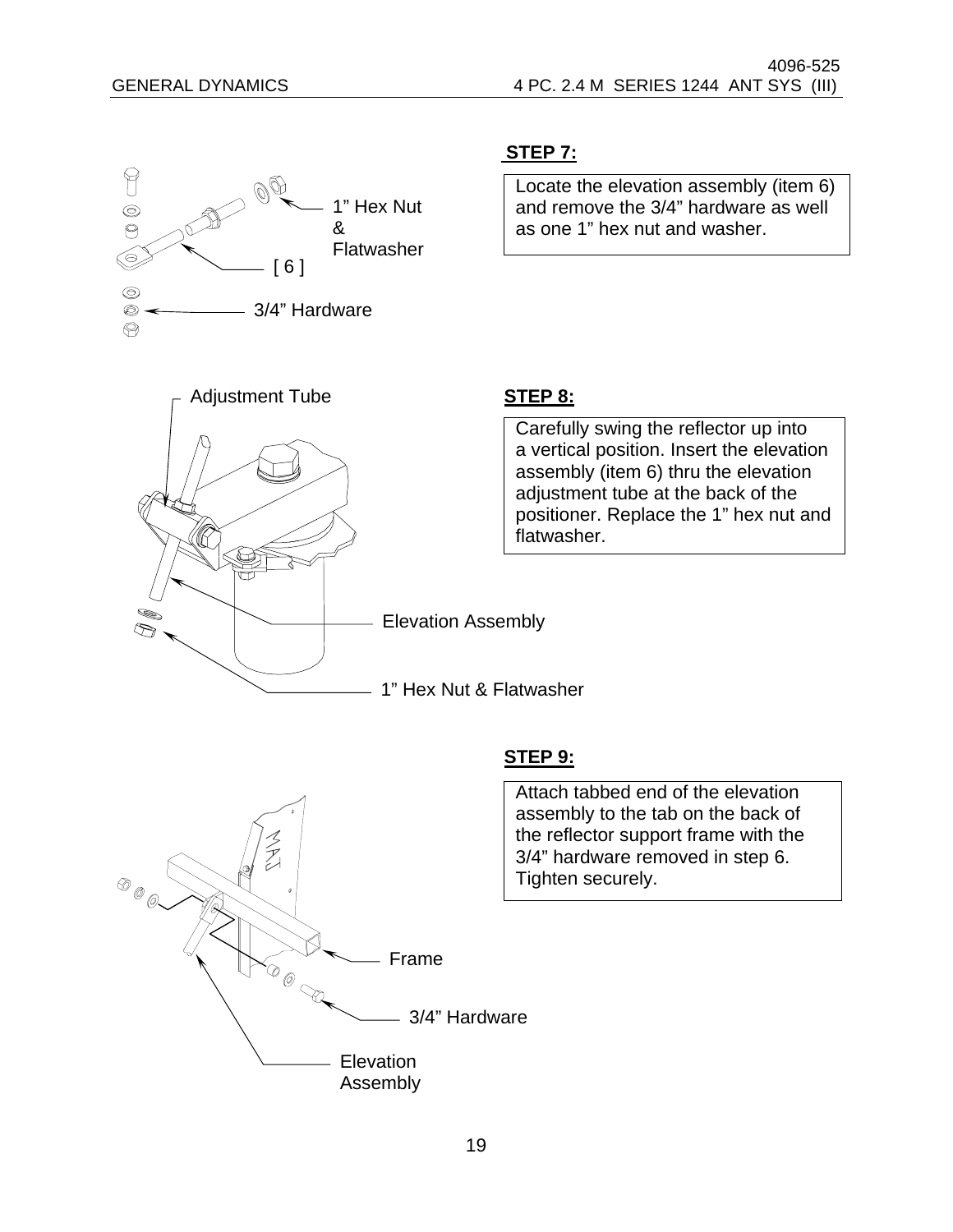# **SECTION III FEED SUPPORT AND STABILIZATION KIT**

The following instructions cover the installation of a typical 2.4M feed system and feed stabilization kit onto the General Dynamics 4 pc 2.4M antenna. For details concerning the specific feed and ODU installation, refer to the instructions packaged with the feed system.

Refer to the part list below and the following steps.

| <b>FEED SUPPORT PART LIST - TABLE 3.0</b> |                 |                                   |                |  |
|-------------------------------------------|-----------------|-----------------------------------|----------------|--|
| <b>ITEM</b>                               | <b>PART NO.</b> | <b>DESCRIPTION</b>                | <b>QTY</b>     |  |
| 1                                         | <b>VARIES</b>   | <b>Feed Rod</b>                   | $\overline{2}$ |  |
| $\overline{2}$                            | <b>VARIES</b>   | <b>Feed Support</b>               | $\mathbf 1$    |  |
| 3                                         | 0490-489        | <b>Feed Stabilization Bracket</b> | $\overline{2}$ |  |
| 4                                         | 0250-469        | <b>Feed Stabilization Rod</b>     | 1              |  |
| 5                                         | 0188-113        | <b>Rear Pipe Collar</b>           | $\mathbf 1$    |  |
| 6                                         | 0490-393        | <b>Front Pipe Collar</b>          | $\mathbf 1$    |  |
| $\overline{7}$                            | 0490-368        | <b>Pivot Collar</b>               | $\mathbf{1}$   |  |
| 8                                         | 8031-008        | 5/16"-18 x 1.00 Bolt              | $\overline{2}$ |  |
| 9                                         | 8031-014        | 5/16"-18 x 1.75 Bolt              | $\overline{2}$ |  |
| 10                                        | 8031-020        | 5/16"-18 x 2.50 Bolt              | 2              |  |
| 11                                        | 8031-026        | 5/16"-18 x 3.25 Bolt              | $\overline{2}$ |  |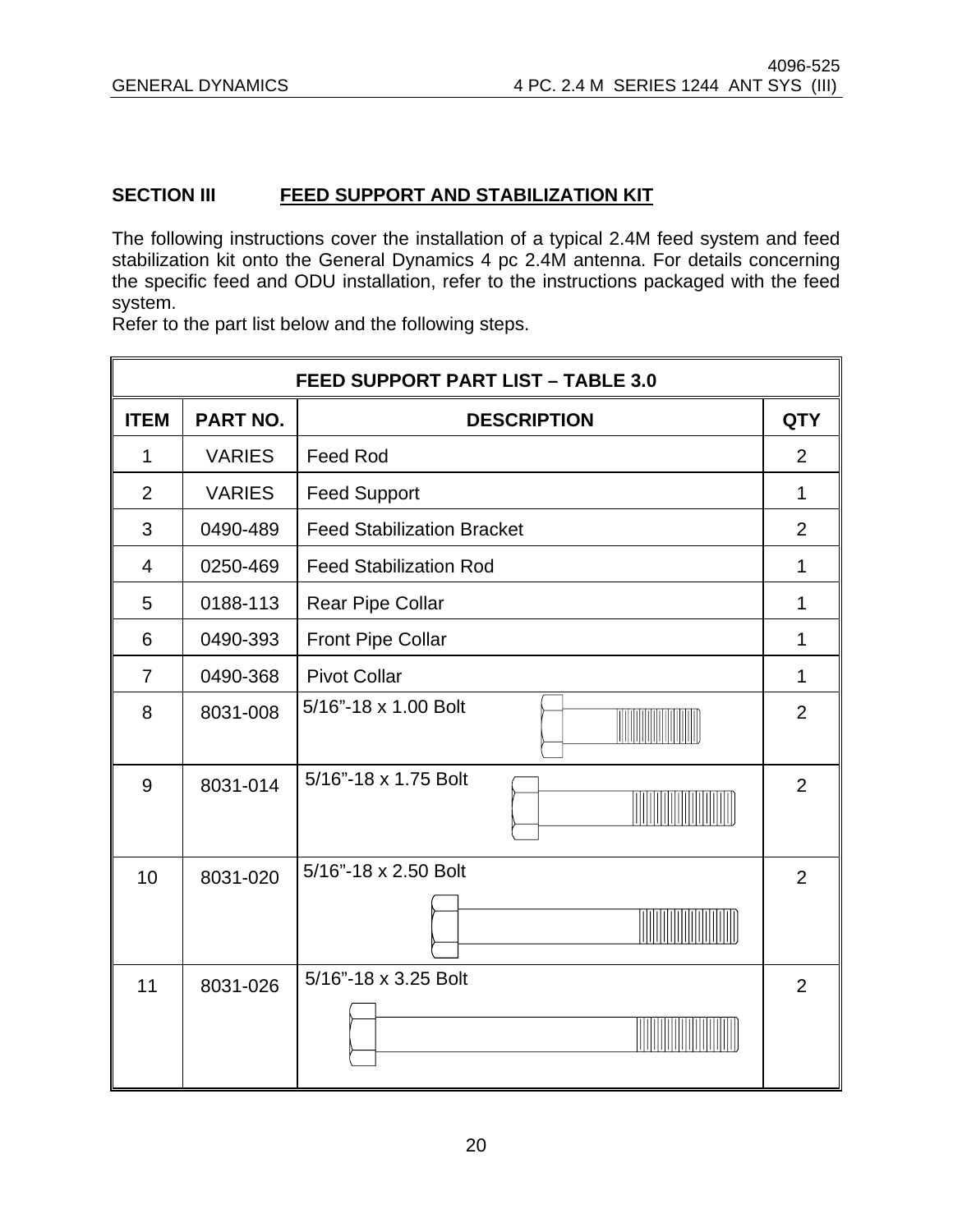|             | <b>PARTS LIST - CONTINUED</b> |                    |  |                |
|-------------|-------------------------------|--------------------|--|----------------|
| <b>ITEM</b> | PART NO.                      | <b>DESCRIPTION</b> |  | <b>QTY</b>     |
| 12          | 8101-009                      | 5/16" Hex Nut      |  | 8              |
| 13          | 8201-041                      | 5/16" Flatwasher   |  | 14             |
| 14          | 8202-041                      | 5/16" Lockwasher   |  | 8              |
| 15          | 8317-102                      | 1/2" Sq Head Screw |  | $\mathbf{1}$   |
| 16          | 8104-007                      | 1/2" Hex Nut       |  | 3              |
| 17          | 8201-043                      | 1/2" Flatwasher    |  | $\overline{4}$ |
| 18          | 8202-043                      | 1/2" Lockwasher    |  | $\overline{2}$ |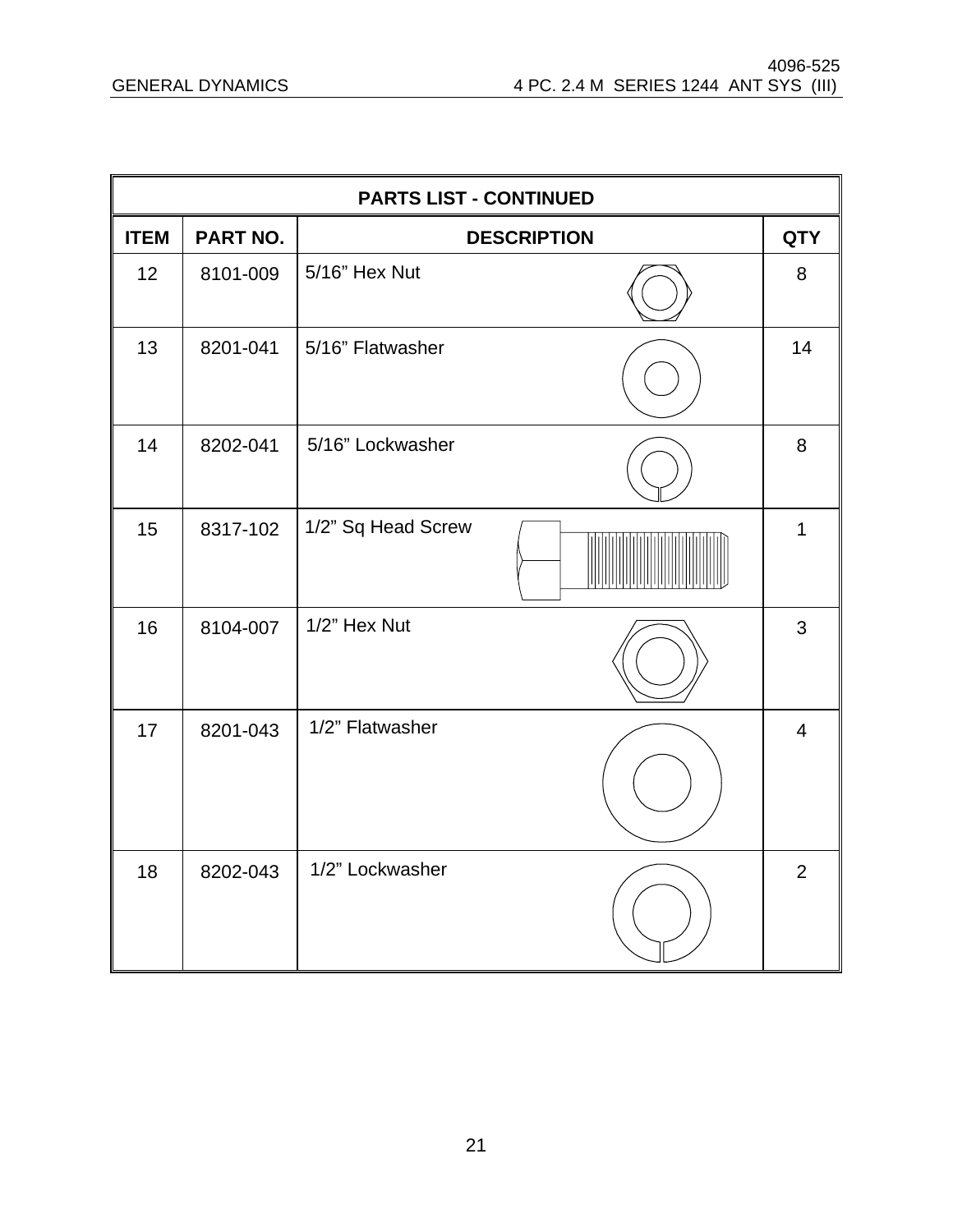# **3.1 FEED SUPPORT / STABILIZER INSTALLATION**



# **STEP 1:**

Place a 1/2" flatwasher (item 17) onto each stud of the pivot collar (item 7) and assemble between the two feed stabilization brackets and secure with 1/2" hardware (items 16, 17, 18)



#### **STEP 2:**

Attach the long end of each feed rod (item 1) loosely to the sides of the reflector with 5/16" hardware (items 8, 12, 13, 14). See detail A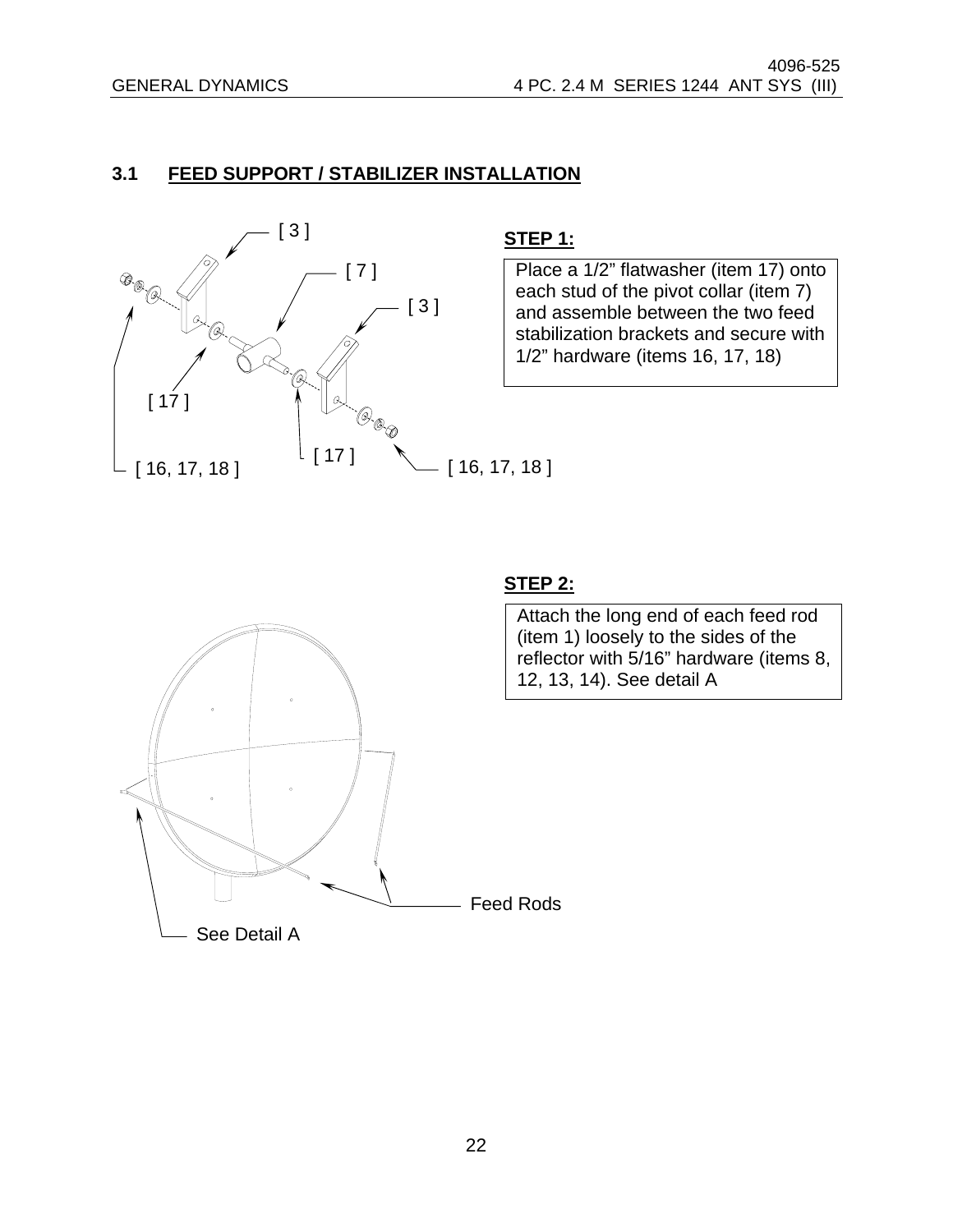

# **STEP 3:**

Position the feed support (item 2) in front of the reflector as shown and attach to the to ends of the feed rods with 5/16" hardware (items11, 12, 13, 14). See Detail B.



# **STEP 4:**

Mount the other end of the feed support along with the feed stabilization brackets and pivot assembly to the bottom of the reflector with 5/16" hardware (items 9, 12, 13, 14). See detail C. Tighten all feed support hardware at this time.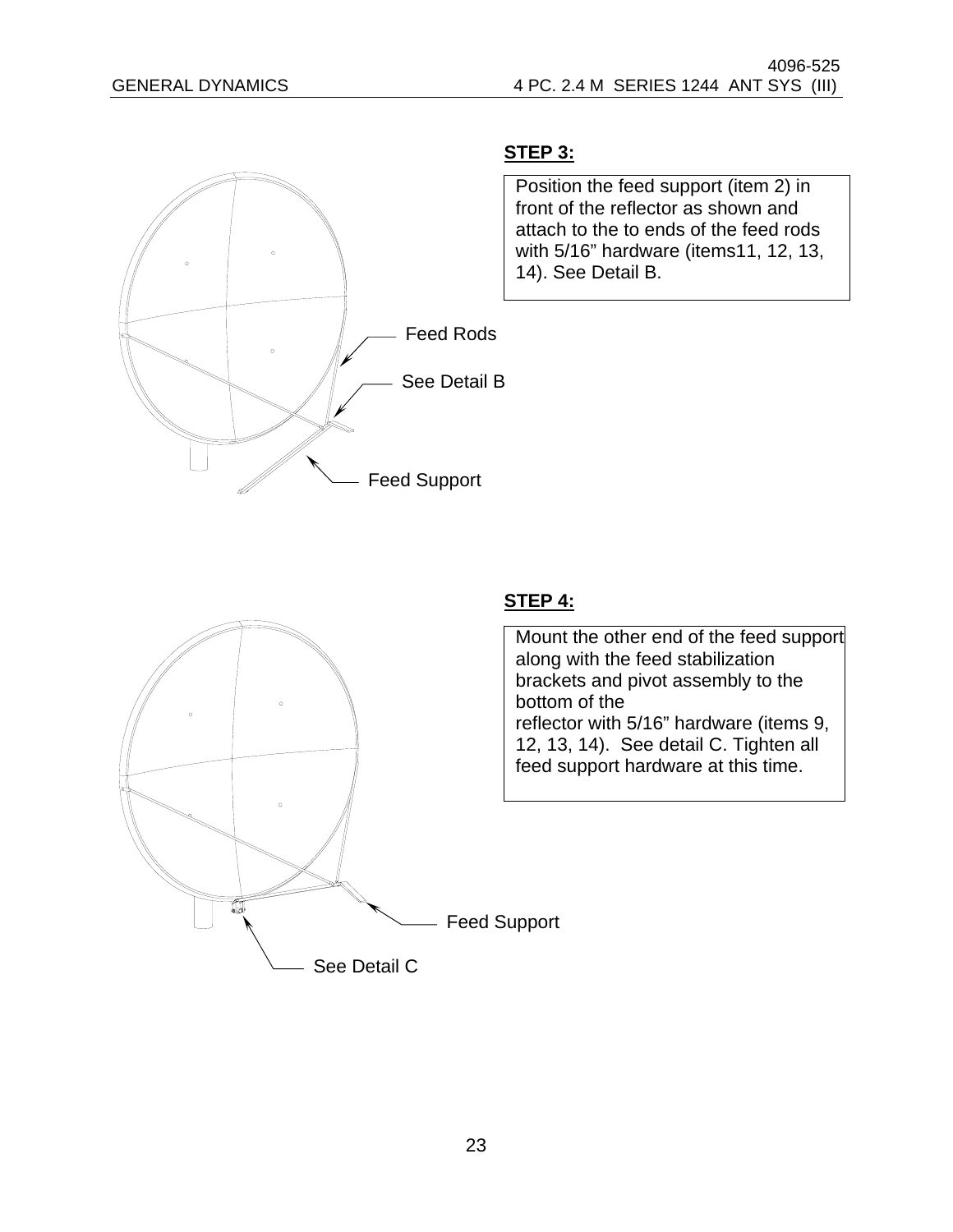

#### **STEP 5:**

Bolt the rear and front pipe collars to the mast with 5/16" hardware (items 10,12 13, 14), leaving all hardware loose. Note that the two tabs on the front collar should point towards the reflector.



# **STEP 6:**

- A) Slide the feed stabilization tube thru the pivot collar, drilled end first.
- B) Attach the tube between the tabs on the front pipe collar with 5/16" hardware (items 11, 12, 13, 14). Do not tighten hardware.
- C) Install the 1/2" sq. head set screw with 1/2" nut on it (items 15, 16) into the nut on the bottom of the pivot collar.
- D) After antenna pointing and alignment all feed stabilization hardware should be fully tightened. The feed stabilization tube can be held parallel to the feed support by adjusting the pipe collars up or down on the mast pipe.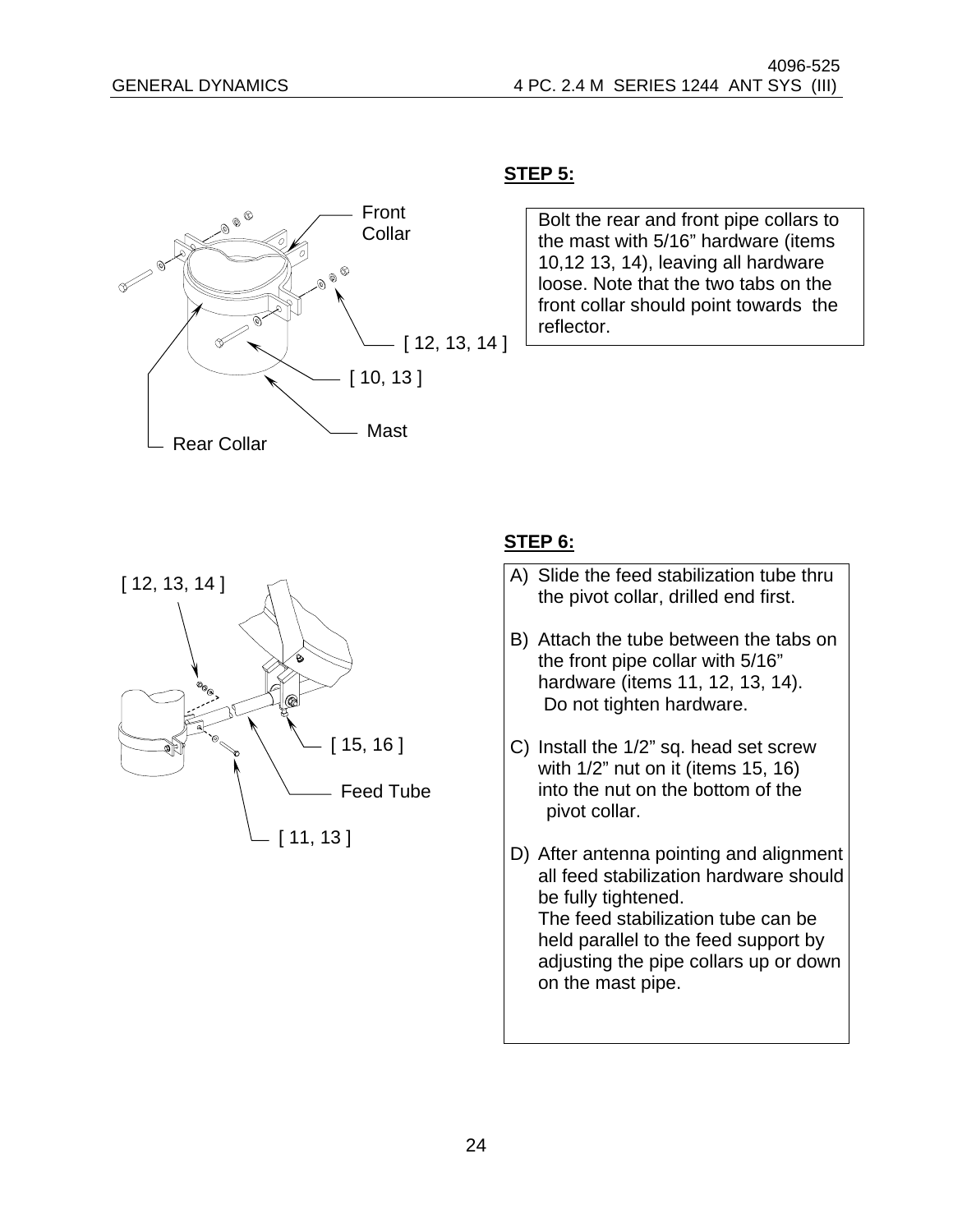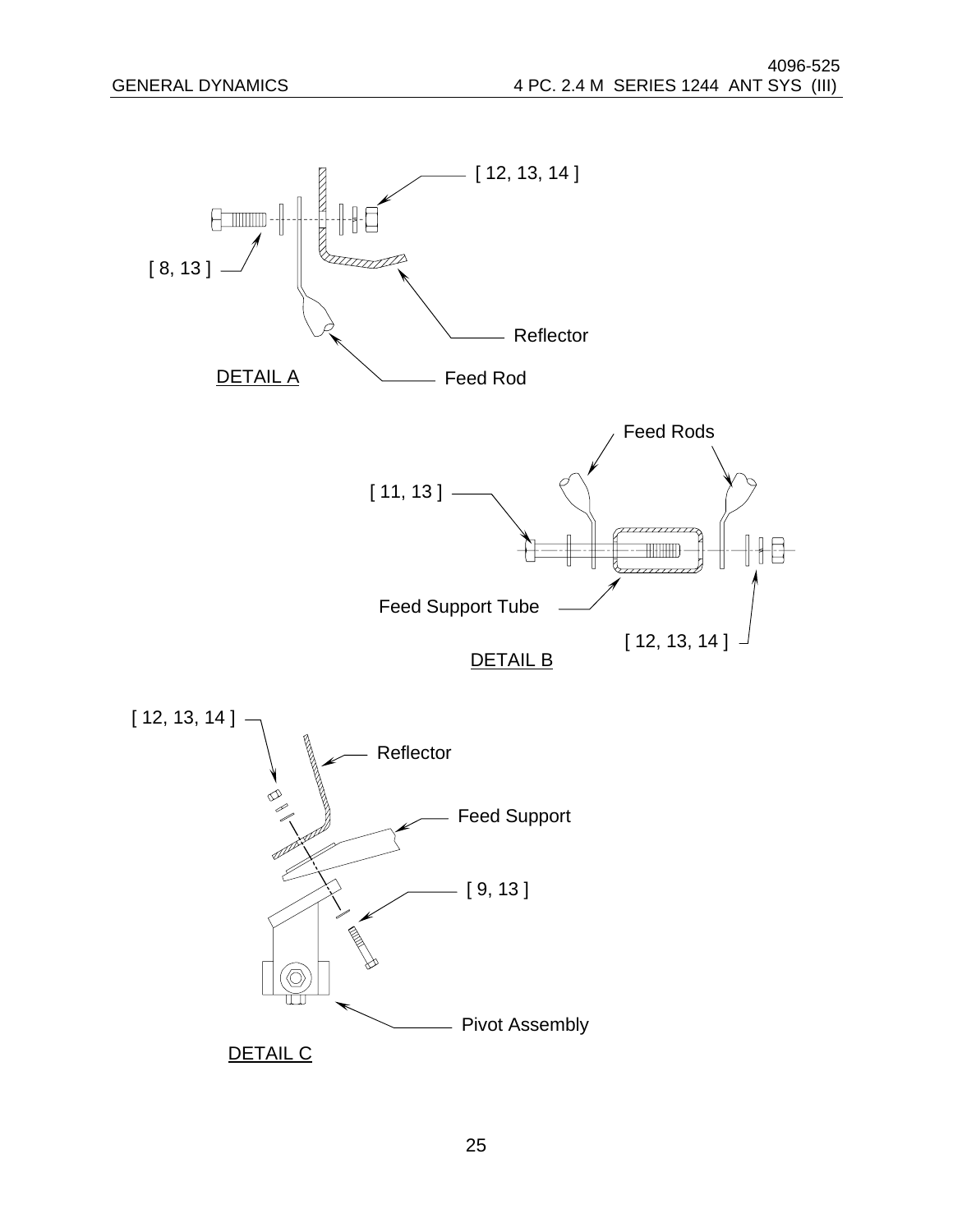# **SECTION IV ANTENNA POINTING**

#### **4.0 ALIGNMENT TO SATELLITE**

The 4 pc 2.4 meter offset reflector contains a 17.35° elevation offset look angle. Therefore, when the reflector aperture is perpendicular to the ground, the antenna is actually looking 17.35° in elevation.

- Step 1: Place an inclinometer on the back reflector ring to read the initial rough elevation as shown in figure 3. Note that the look angle of the reflector is the reading on the inclinometer plus 17.35° .
- Step 2: Raise or lower the antenna to find the desired elevation by turning the 1" nuts located at the elevation block. Position the top nut so that it will not interfere with adjustment. Turn the bottom nut clockwise to increase elevation and counterclockwise to decrease elevation.
- Step 3: After the correct elevation angle is set, rotate the antenna in azimuth by turning the 1" nuts located at the azimuth adjustment tube. Turn the front (near reflector) nut to decrease azimuth angle and the back nut to increase azimuth angle. Rotate azimuth until the signal is acquired.
- Step 4: Peak the antenna signal by fine adjustments made in both azimuth and elevation.
- Step 5: Tighten the four 1" nuts used for adjustments.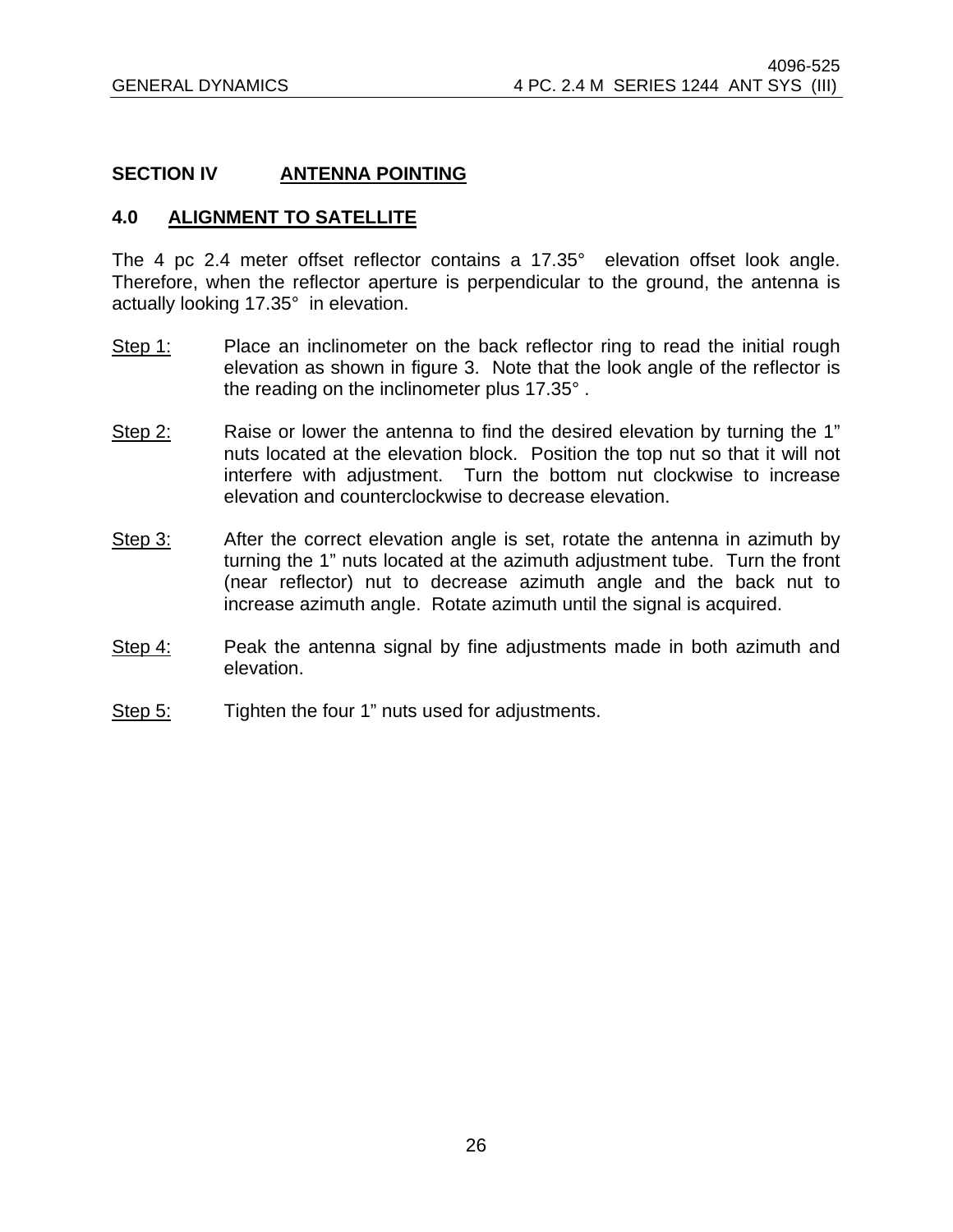

Figure 3.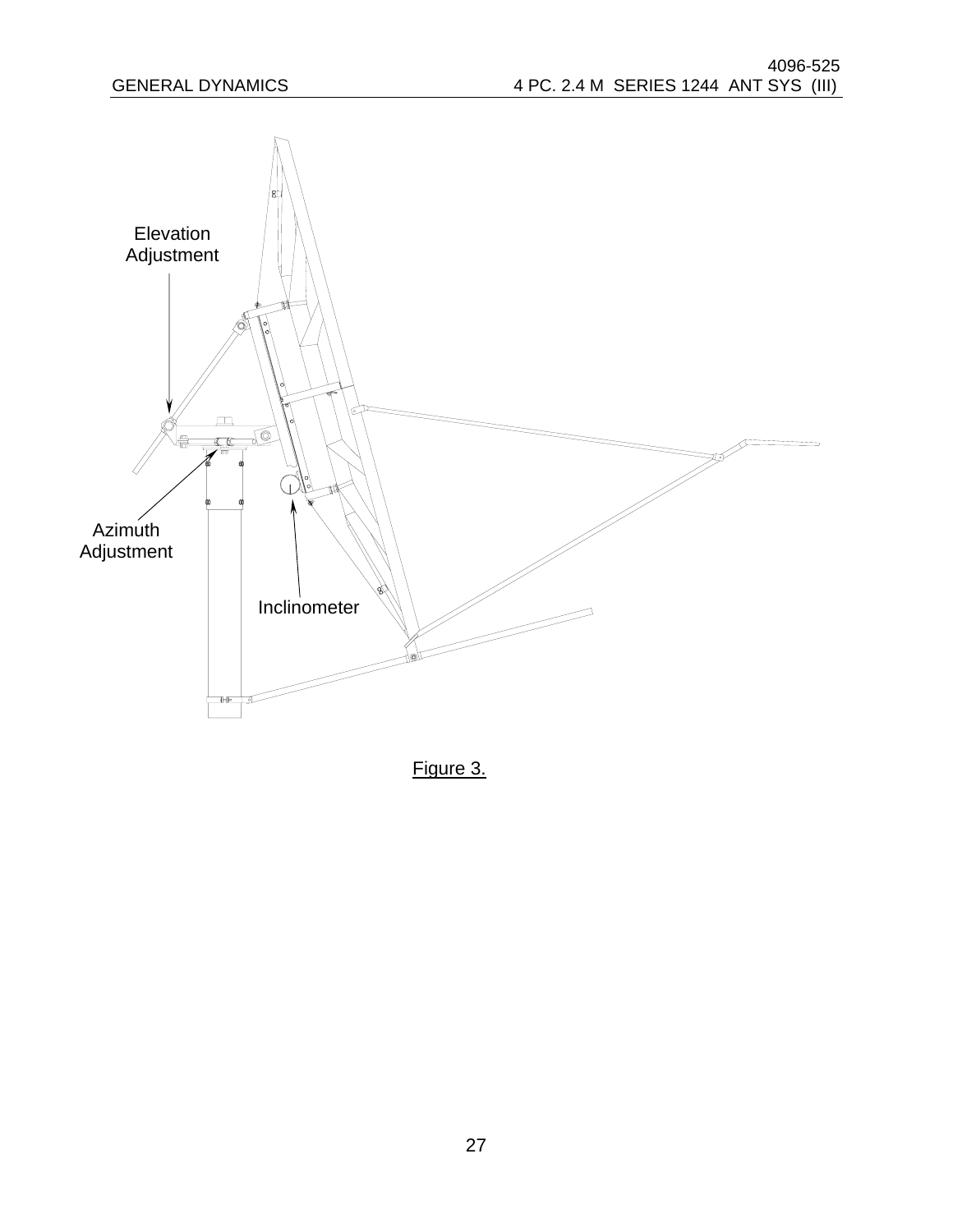# **SECTION V MAINTENANCE**

#### **5.0 MAINTENANCE OVERVIEW**

After installation, the antenna requires only periodic inspection. It is anticipated that maintenance, if required, will be minimal and easily handled by a local or inhouse maintenance staff. The materials used in the construction of this Earth Station Antenna virtually eliminate any maintenance repairs.

## **5.1 PERIODIC INSPECTION**

It is suggested that a periodic inspection be performed at least every six months. NOTE: After any severe weather conditions, inspection of the antenna should be performed to determine if foreign objects have caused damage or if survival specifications have been exceeded.

This inspection should include the following:

- STEP 1: Check all bolting locations all bolts should be tight.
- STEP 2: Check all structural members repair or replace if damaged.
- STEP 3: Check the foundation anchor bolts they must be secure and show no failure signs in foundation.
- STEP 4: Check for corrosion on the reflector structure and the mount.

## **5.2 REFLECTOR**

General Dynamics's reflector does not require any maintenance. The composite construction of the reflector is virtually impervious to any damages that could be caused by weather or atmospheric conditions. It is only necessary to inspect for any physical damage done by vandalism or very severe weather conditions. Should any damage be detected to a portion of the reflector, contact the Customer Service Department at General Dynamics for recommendations involving reflector repair.